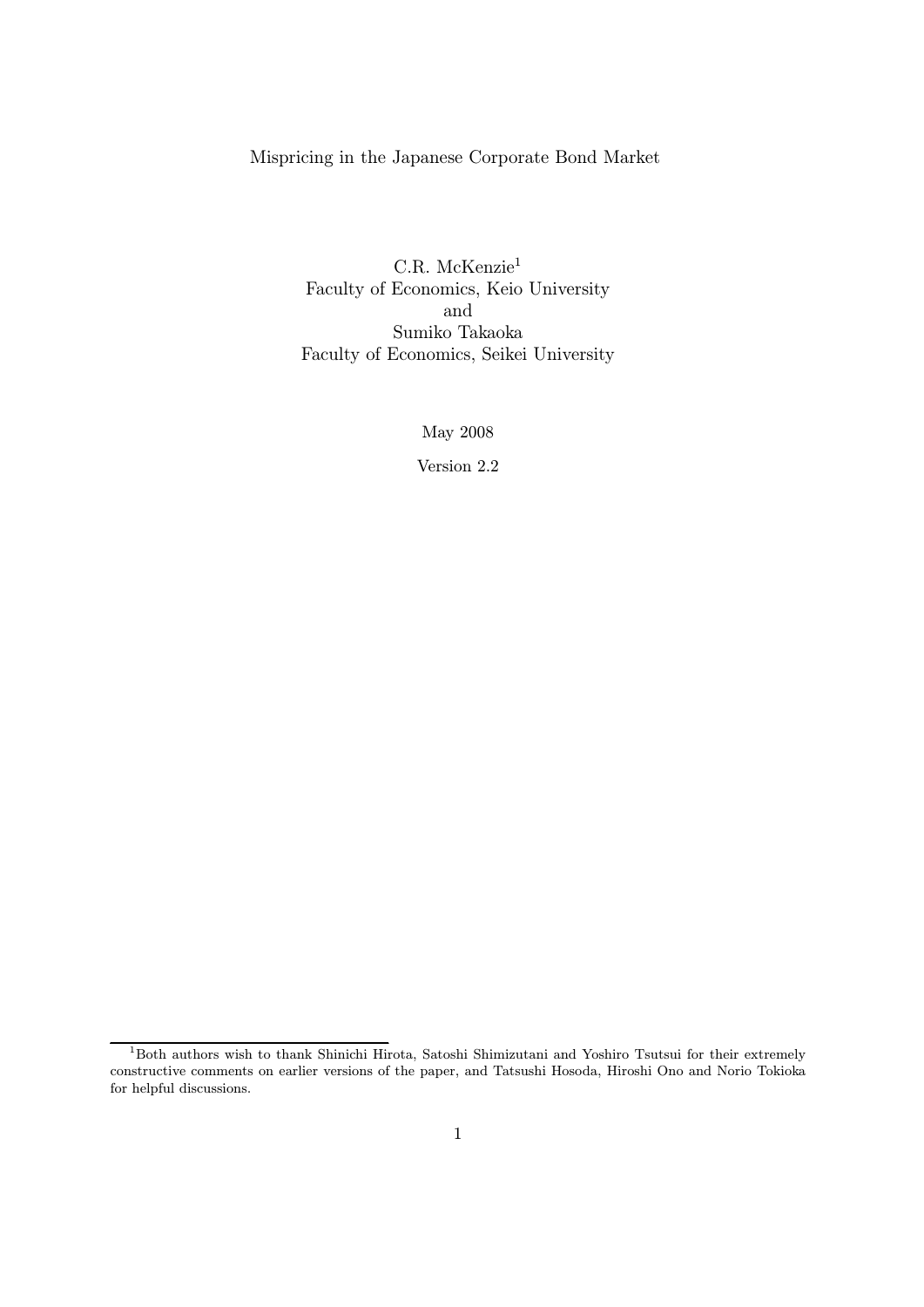#### ABSTRACT

The purpose of this paper is to determine whether there is any mispricing of initial public offerings (IPOs) of straight corporate bonds in Japan, and to determine what factors explain variations in the degree of mispricing. Significant evidence of overpricing of IPO issues of straight corporate bonds is presented. It is found that the degree of overpricing tends to increase both as: the volatility of interest rates at the bond conditions were determined increases; and the volatility of interest rates increases during the subscription period.

Keywords: banks, bond pricing, interest rate volatility, investment houses, IPOs, mispricing, overpricing, underwriting.

JEL Classifications Numbers: G12, G24

Address for correspondence: C.R. McKenzie, Faculty of Economics, Keio University, 2- 15-45 Mita, Minato-ku, Tokyo 108-8345, Japan. Tel: 81-3-5427-1831. Fax: 81-3-5427-1578. EMAIL: mckenzie@econ.keio.ac.jp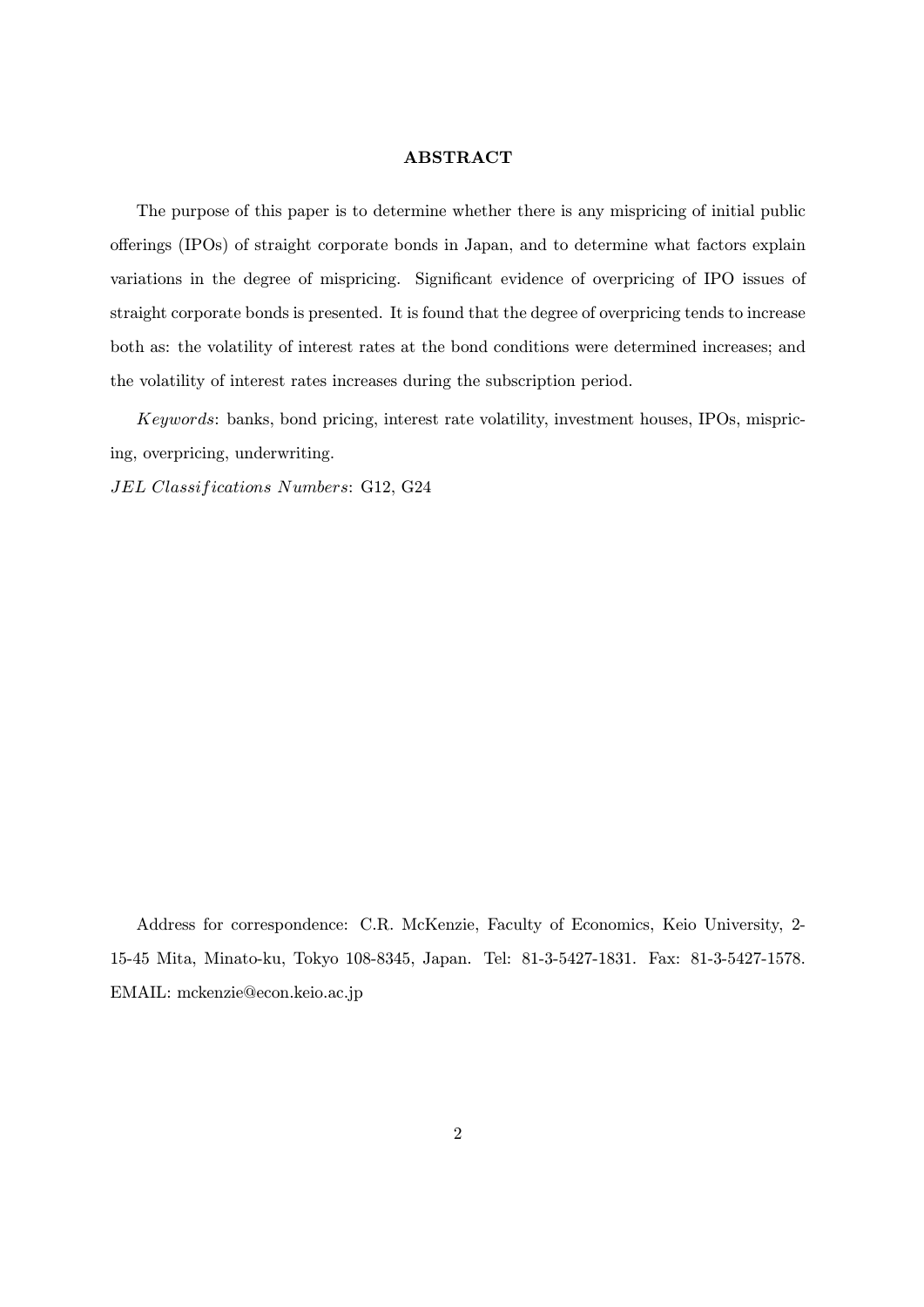## 1 Introduction

The purpose of this paper is to determine whether there is any mispricing of initial issues of publicly issued straight corporate bonds in Japan, and to determine what factors explain variations in the degree of mispricing. While there is an extremely large literature devoted to investigating the extent of mispricing of initial public offerings (IPOs) of equity in both the United States, and Japan2, there appear to be very few studies examining the extent of mispricing of IPOs of straight corporate bonds in the United States and no study for Japan3. The key study for the United States is Datta et al. (1997) who find that IPOs of speculative grade ("junk") bonds are underpriced, but those rated investment grade are overpriced<sup>4</sup>. Two later studies for the United States report underpricing rather than overpricing (see Helwege and Kleiman (1998) and Cai et al. (2003)). For Japan, Matsui (2000) finds that IPO and seasoned issues when analysed together exhibit significant overpricing too.

In this paper, using data on initial issues of publicly issued straight bonds in Japan between March 1992 and March 2002, evidence is presented that suggests the existence of significant mispricing, in particular, overpricing, of these bonds. The impact of five groups of factors that can potentially affect the degree of mispricing of these IPOs is investigated. These five groups are: (i) characteristics of the issuing firm, for example, the issuing firm's rating and Tobin's  $q^5$ ; (ii) characteristics of the underwriting firm, for example, the underwriting firm's reputation and quality<sup>6</sup>, the issuing firm's relationships with its underwriter<sup>7</sup>, and whether the

<sup>&</sup>lt;sup>2</sup>Studies for the United States include Carter and Manaster (1990), Michaely and Shaw (1994), Carter et al. (1998), Ber et al. (2001), Pettway (2003), Schenone (2003), Benzonni and Schenone (2004), and Loughran and Ritter (2004). Studies for Japan include Jenkinson (1990), Isobe et al. (1998), Hamao et al. (2000), Beckman et al. (2001), Kaneko (2002) and Pettway (2003).

<sup>&</sup>lt;sup>3</sup>Matsui (2000) is a study of mispricing of IPOs and seasoned issues of straight bonds in Japan between January 1995 and June 1999, but the empirical analysis does not distinguish between IPO and seasoned issues.

<sup>4</sup>Datta, Iskandar-Datta and Patel (2000) find that announcements of debt IPOs produce significantly negative stock price responses, while Datta, Iskandar-Datta and Raman (2000) find that firms engaging in debt IPOs substantially under perform their size-and-book-to-market-matched benchmarks.

<sup>5</sup>For IPOs of corporate bonds in the United States, Datta et al. (1997) investigate the impact of issuer ratings and the market the firm is listed on. For Japan, Matsui (2000) investigates the impact of high (AAA and AA+) issuer ratings.

 ${}^{6}$ For IPOs of equity, investigations of the importance of underwriter reputation include Carter and Manaster (1990), Michaely and Shaw (1994) Carter et al. (1998) for the United States, and Beckman et al. (2001) and Pettway (2003) for Japan. Datta et al. (1997) investigate its importance for IPOs of corporate bonds using Carter and Manaster's (1990) quality rankings of lead underwriters and underwriter compensation.

<sup>7</sup>Schenone (2003) and Benzonni and Schenone (2004) have investigated the effect of banking relationships on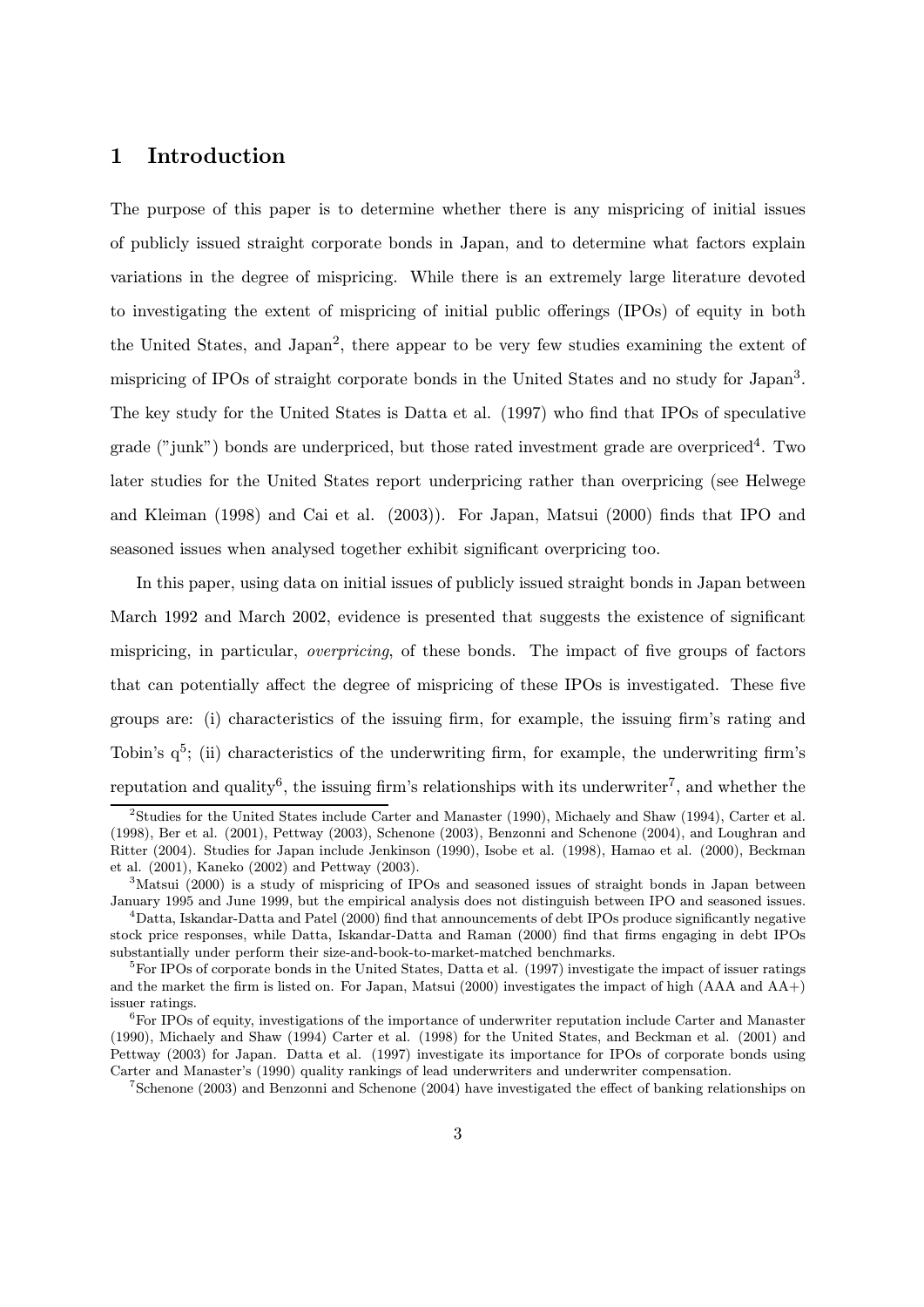underwriting firm is an investment house or a bank subsidiary<sup>8</sup>; (iii) characteristics of the bond being issued, for example, the maturity of the bond<sup>9</sup>; (iv) macroeconomic characteristics, that is, interest rate risk; and (v) characteristics of the underwriting process<sup>10</sup>.

There are two standard explanations for mispricing: the existence of asymmetric information between investors and issuers; and excessive competition between underwriters. For IPO of equities, significant underpricing has been confirmed consistently, although the size of the underpricing differs across countries and over time (see, Jenkinson (1990) for some crosscountry evidence, and Loughran and Ritter (2004) for evidence for the United States between 1980 and 2003). The standard economic explanation of underpricing relies on the existence of asymmetric information between informed and uninformed investors. Since the issue price of a bond does not change to eliminate excess demand or supply, underpricing is needed to compensate uninformed investors for the risk of trading against superior information. As the Flow of Funds Accounts for Japan indicate, bonds are mostly held by what appear to be institutional investors, so the sort of explanations appropriate for equity mispricing are unlikely to be appropriate for bond mispricing in  $Japan^{11}$ .

This paper offers another explanation for mispricing based on interest rate volatility. Several papers have recently highlighted the importance of the impact of market volatility on corporate financing decisions. Wolfe et al. (1994) find that stock market volatility and interest rate volatility are important determinants of whether a prestigious underwriter underwrites an IPO equity issue. Schill (2004) finds that increases in market volatility dampens financial

underpricing of equity IPOs in the United States, and Ber et al. (2001) have examined the issue for Israeli data, while Matsui (2000) investigates it for IPOs of corporate straight bonds in Japan.

 ${}^{8}$ Ber et al. (2001) and Schenone (2003) examine this issue for IPOs of equity in Israel and the United States, respectively, while Matsui (2000) investigates it for IPOs of corporate straight bonds in Japan.

<sup>9</sup>For IPOs of corporate bonds in the United States, Datta et al. (1997) investigate the impact of the size of the issue relative to the market value of equity and book value of debt of the firm, while Matsui (2000) investigates the impact of issue size and a non-linear function of maturity for IPOs of corporate straight bonds in Japan.

 $10$ For IPOs of equity in Japan, the importance of the method use to determine the issuing price has been investigated by Kaneko (2002).

 $11$ However, Tokushima (2000, p. 60) indicates that the share of corporate bond issues held by individuals has risen from 5% in 1996 to 16% in 1999. A critical assumption of many of the models seeking to explain underpricing is that there are cases where the uninformed investors (here taken to be individual investors) will be required to take up the entire issue when informed investors all withdraw from the market. This assumption does not appear to be consistent with the outcomes observed in the Japanese corporate bond market.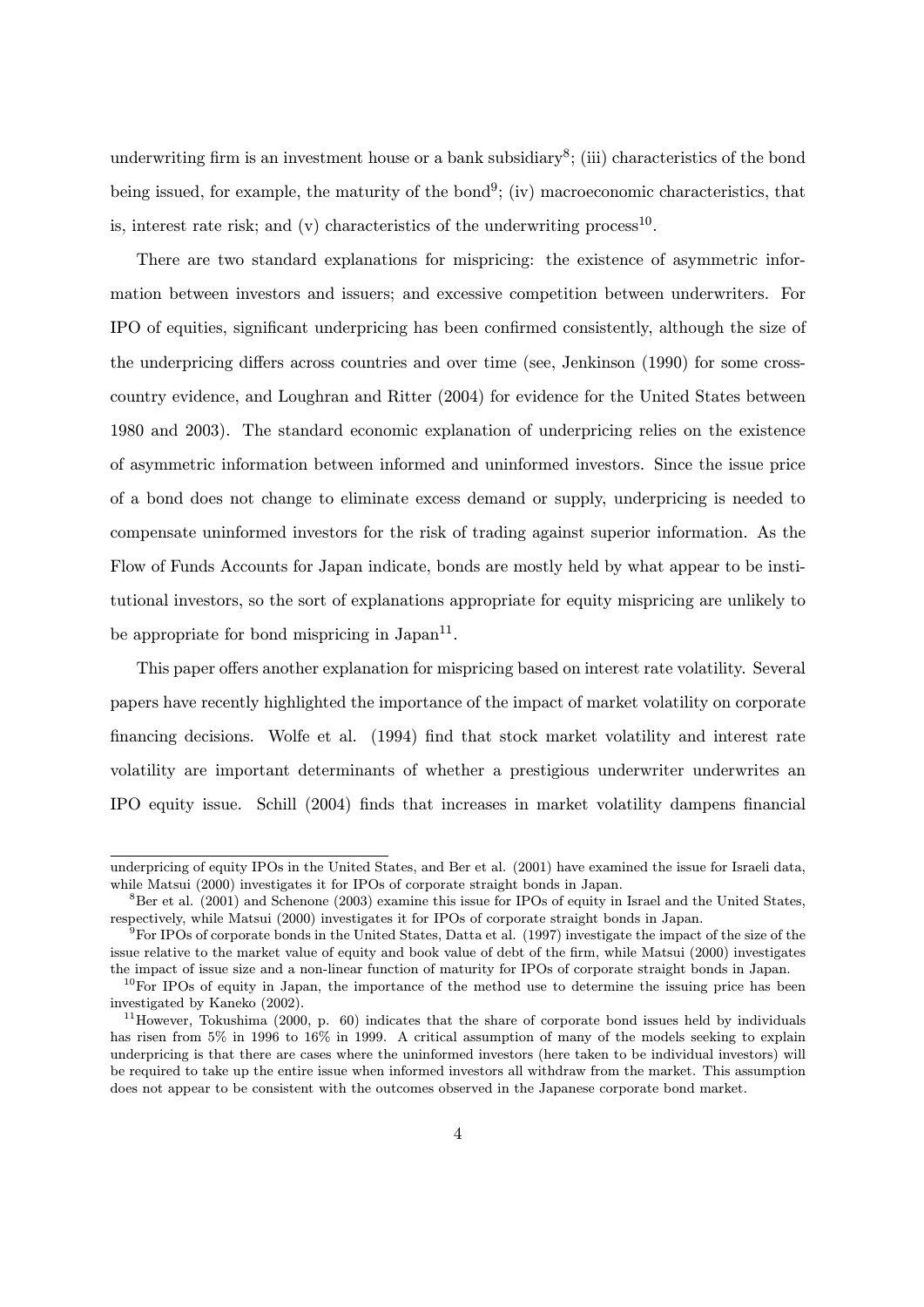transactions, generates greater underwriting fees for IPO equity issues, but does not affect the degree of underpricing of IPO equity. Bewley et al. (2004) find that an increase in stock market volatility causes a decrease in the spread on corporate bonds.e has recently been highlighted in a ing transactions. Following this literature, this paper examines the impact on the degree of mispricing of IPO bond issues of: (a) the volatility of interest rates at the bond conditions were determined; and (b) changes the volatility of interest rates increases during the subscription period.

Despite Matsui's (2000) paper which analyses of IPO and seasoned issues of straight corporate bonds issued in Japan together and without distinguishing between the two types of bonds, there are reasons to believe that the degree of overpricing for IPO and seasoned issues will be significantly different. First, Datta et al. (2000) have found that the reaction of share prices to announcements of IPO bond issues differs substantially from the reaction of share pries to announcement of seasoned bond issues. Second, for IPO issues of bonds, there is no prior information on bond prices to assist in the pricing of the bond, so this situation is similar to the case of IPO issues of equity. IPO issues are the focus of attention because for seasoned equity issues market prices of earlier issues provide an accurate benchmark for pricing. For seasoned bond issues, earlier issues even if of a different maturity will be of great assistance in pricing the issue.

This paper makes several contributions to the small literature on mispricing for IPO issues of straight corporate bonds. First, in order to explain variations in the degree of mispricing of corporate bonds an estimate of interest rate volatility at the time the issuing conditions for the corporate bond were determinedas issued and an estimate of the change in interest rate volatility over the subscription period for the bond are used as explanatory variables. Second, it is the first analysis of the IPO issues of straight corporate bonds for Japan. Third,c ratings of the underwriting firm are used as an alternative new measure of underwriter reputation. Fourth, account is taken of simultaneous issues of IPOs. In contrast to Datta et al.'s (1997) sample size of 50 issues, the minimum number of issues in our regressions is 132.

Significant evidence of overpricing of IPO issues of straight corporate bonds is presented. It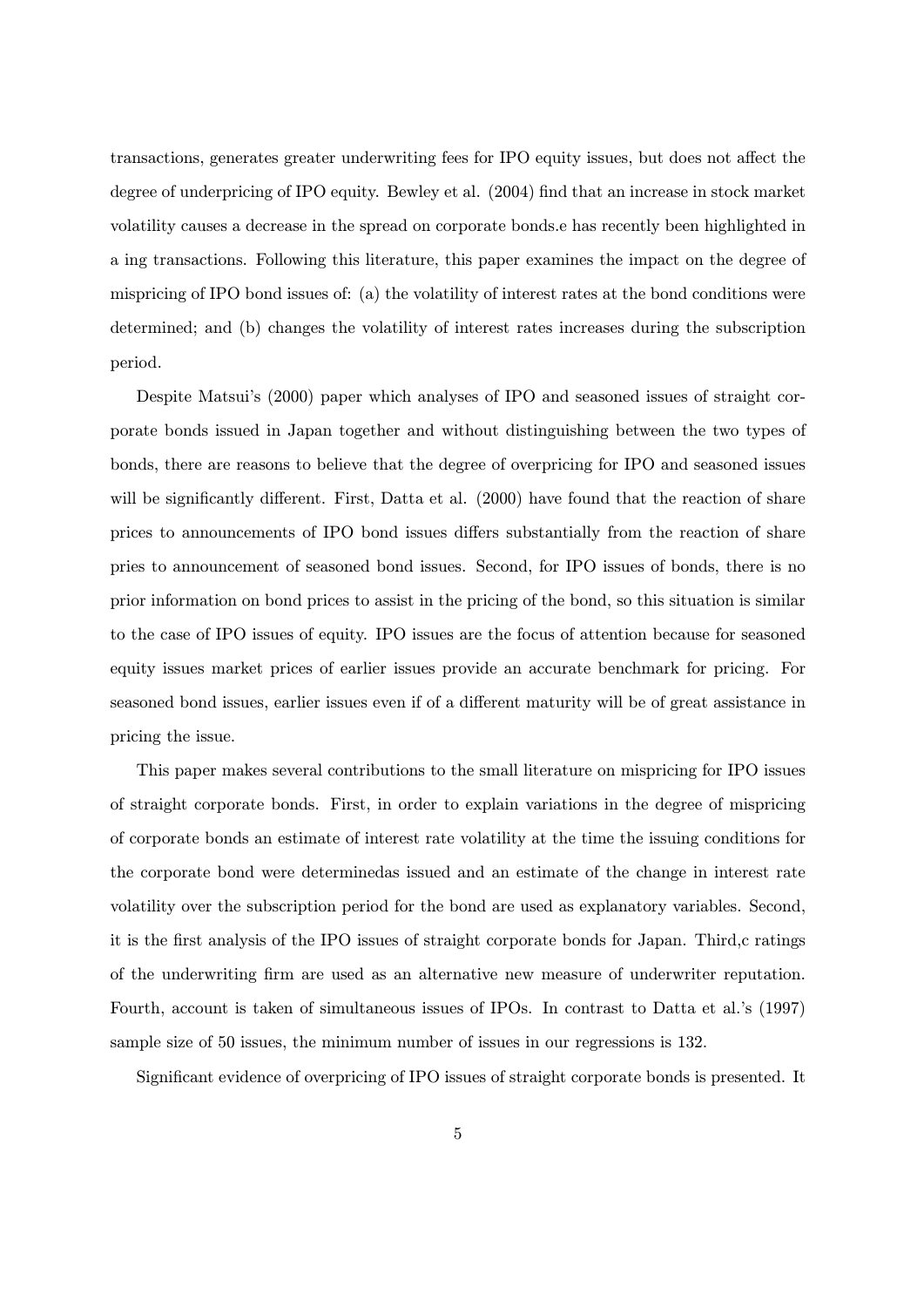is found that the degree of overpricing tends to increase both as the volatility of interest rates at the bond conditions were determined; and the volatility of interest rates increases during the subscription period. In sharp contrast to the findings by Datta el al (1997) and Matsui (2000), issuer ratings are found to be of little value in explaianing variations in the degree of mispricing.

The plan of this paper is as follows. Section 2 briefly describes the Japanese underwriting market, changes in regulations relating to issuing requirements, and the method used for underwriting bonds in Japan. The implications for mispricing of IPO bond issues of relationship between bond and share prices based on option models is discussed in section 3.1, and the models to be estimated and the hypotheses to be tested empirically are discussed in section 3.2. The data used are explained in section 4, and section 5 presents the empirical results on mispricing. Section 6 concludes the paper.

[Figure 1 around here]

# 2 Mispricing: Model and Hypotheses

#### 2.1 Bond Issuing in Japan

Figure 1 provides a time line indicating the key steps in the bond issuing process in Japan<sup>12</sup>. The focus of our study is on how bond prices change between the time the conditions for the bond are determined, and when the bond is first transacted in the secondary market. In Japan, the subscription period for the bond typically opens on the same day or the following day that the issuing conditions are usually decided. For corporate and government bonds in Japan, the subscription period is usually set for about three weeks. Payment for the bond Price data for the secondary market is usually observed on the first week day following the issue day.

Since 1988, all straight bonds have been issued according to "the proposal method", whereby an issuing firms requests secuities companies to presemt proposals concerning the issuing conditions, the issuing firm then decides on a lead underwrwriter on the basies of the proposals

 $12$ This section is based on information contained in Matsuo (1999), Takeda et al (2002), and Tokushima (2004).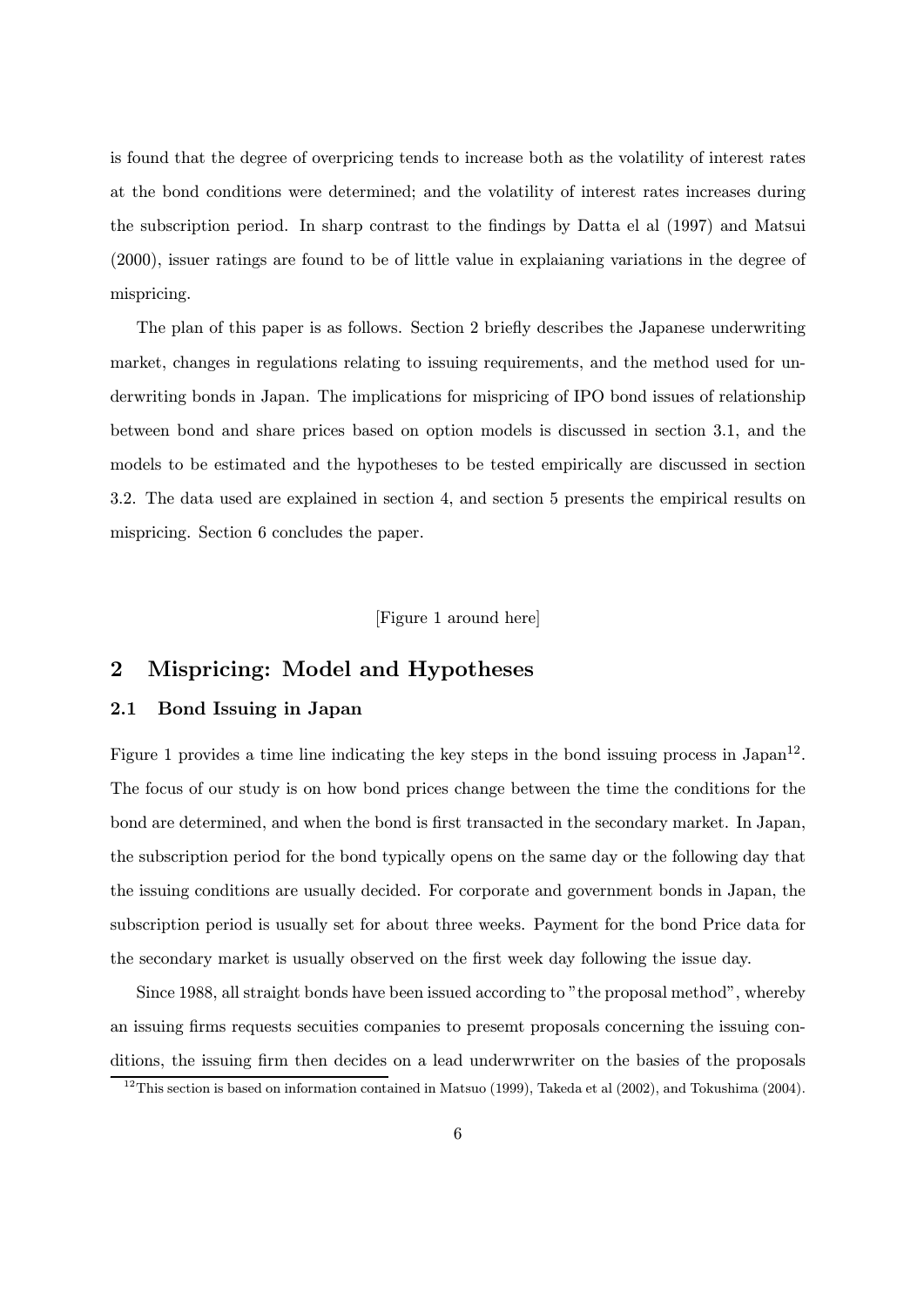presented and other relevant factors, issuing conditions are then finalised following discussions between the issuing firm and the chosen securities company, with the securities company acting on its own or as the representative of an issuing syndicate, and finally an underwriting syndicate is assembled. In order to prevent discount selling of bonds during ths subscription, in late 1991, a new method for issuing bonds, the 'fixed price reoffer method' (kinitsu kakaku hanbai hoshiki), which requires that during the subscription period the bonds are sold to investors at this uniform price was introduced.

#### 2.2 Competition

Datta et al. (1997) who find evidence of overpricing for high grade bonds suggest that this may be the result of price competition among underwriters. They suggest that underwriters will compete more for high quality (highly rated) issues than for low quality issues driving up issuing prices, and other things being equal producing a lower return after the bond is traded. Matsui's (2000) study of mispricing of IPOs and seasoned issues of straight corporate bonds in Japan also finds evidence of significant overpricing, and provides a theoretical justification for why increasing competition among underwriters will lead to lower issuing returns when underwriting commissions are fixed<sup>13</sup>. Two problems with this competition argument are: the story for why investors are willing to accept issues that are overpriced; and the dimensions over which underwriters compete with one another for business, for example, size of the issue, the initial issuing price (or rate of return on the issue) on the issue, or underwriting commissions.

The potential impact of competition on the degree of mispricing of IPO issues of bonds is likely to be critically dependent on whether underwriting commissions for bonds are fixed or can be varied by individual underwriters in response to changes in market conditions including competition. If underwriting commissions are fixed, then competition among underwriters through the offering of favourable issuing conditions to issuers makes some sense. Increased competition among underwriters could also lead to lower underwriter commissions. When

 $13$ In Matsui's (2000) study, explanatory variables that significant explain variations in overpricing include: the maturity of the bond; very high issuer ratings; and issue size. It should be noted that Matsui's (2000) estimate of the extent of mispricing for each bond issue is not computed from the prices for individual bonds, but rather from the values of a corporate bond index.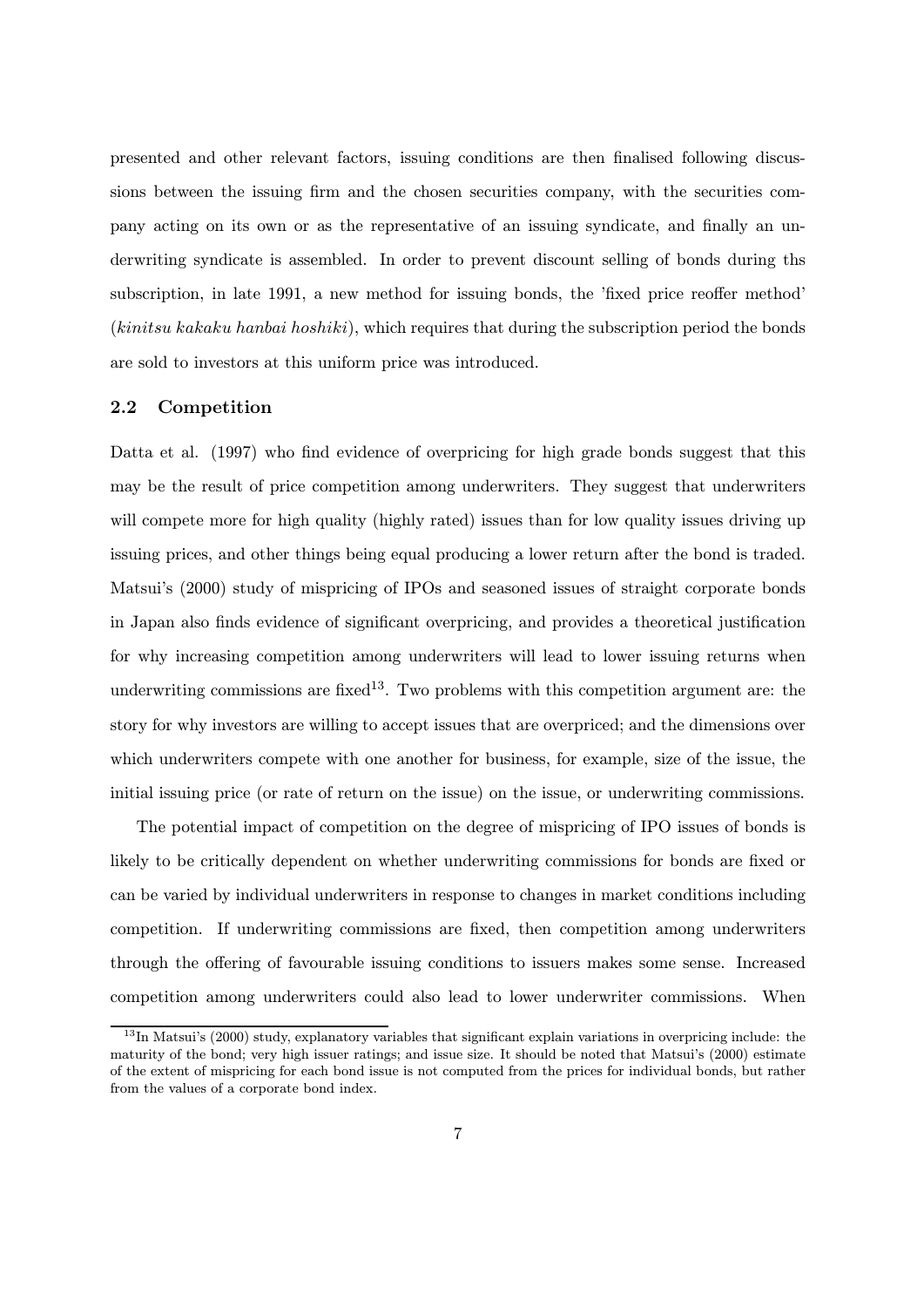underwriting commissions can be decided on the basis of negotiations between issuers and underwriters, it is likely the first dimension of competition is through changes in underwriting commissions. Although there are some claims in the literature that underwriting commissions in Japan in the 1990s were fixed<sup>14</sup>. Takaoka and McKenzie  $(2005)$  provide several pieces of evidence from newspaper articles<sup>15</sup>, books on the Japanese bond market<sup>16</sup>, and underwriting commission data on individual issues from the IN Information System's (INIS) IN Firm Finance Data Base to support their argument that from at least March 1992 underwriting commissions were not fixed. Furthermore, as Takaoka and McKenzie (2005) show underwriter commissions tend to rise as the rating of the issuing company worsens.

Several papers have discussed the role of competition among underwriters as a possible reason for observing overpricing in the IPO bond market. Datta et al. (1997) find that the degree of overpricing is high for highly rated bonds, whereas poorly rated bonds are underpriced. Datta et al. (1997) suggest that underwriters will compete more for high quality issues than for low quality issues, and that competition among underwriters for high quality IPO bond issues will lead to higher prices for these bonds. Based on first price auction theory discussed in Milgrom and Weber (1982) and McAfee and McMillan (1987), Matsui (2000) provides a theoretical model where an increase in the number of underwriters competing for a particular issue leads to a reduction in the rate of return (increase in the price) that underwriters offer for the bond. This can be interpreted as a close to the standard result in auction theory that in benchmark models, the more bidders there are the higher is the average price received by the seller (see McAfee and McMillan (1987)). On its face value, this would appear that more underwriters competing for a given issue will lead to higher prices, but not necessarily to more

 $14$ For example, Hamao and Hoshi (2003, p. 10) claim that 'underwriting fees for corporate bonds of the same maturity were fixed across underwriters until the beginning of 1998', so that underwriters could not undercut the market in setting conditions.

 $15$ For example, the 2 June 1993 issue of the Nihon Keizai Shinbun reports Nomura Securities cutting commissions in anticipation of bank entry. Takaoka and McKenzie (2005) also argue that Hamao and Hoshi's (2003) interpretation of an article on underwriting commissions in the 3 February 1998 issue of the Nikkei Financial is correct.

 $16$ Matsuo (1999, p. 101) and Okamura (2003, p. 17). Tokushima's (2000, pp. 33-40) time line of important events relating to the Japanese corporate bond market over the period 1878-1999 makes no mention of any switch from fixed to variable commissions in 1998.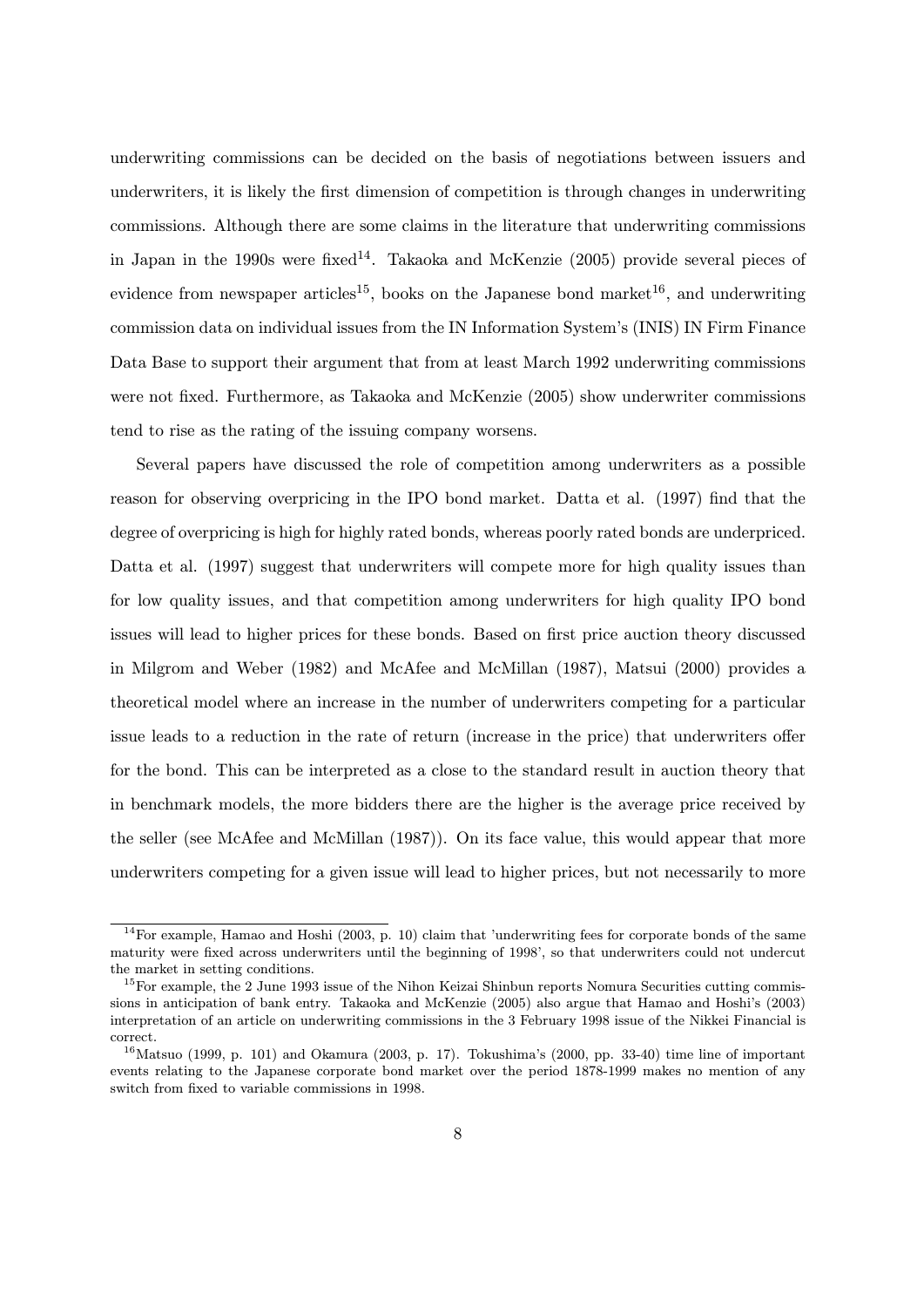overpricing. In the standard literature on auctions, the item being auctioned has some true value, and each bidder has an independent draw from some probability distribution. More bidders means that it is more likely that a higher draw (relative to the true value) from the distribution is drawn leading to a higher bid price, and higher degree of overpricing. For a fixed number of lead underwriters, Matsui (2000) also investigates how an increase in the number of underwriters in an underwriting syndicate will affect offered returns and prices, and suggests that an increase in the number of members of an underwriting syndicate will reduce the degree of overpricing. Matsui's (2000) analysis is predicated on the assumption that underwriting commissions are fixed, but this assumption is inappropriate for Japan after 1992 (see Takaoka and McKenzie 2005). Thus, an alternative tool of competition for lead underwriters is the commission that they charge to handle an issue.

#### 2.3 Model and Hypotheses

Once the issuing conditions of a bond including the maturity, coupon payment dates, issue date and coupon rate are decided, and provided the issuing firm does not get into financial difficulties, the timing and the amount of future coupon payments and principal to be repaid when the bond matures are fixed. Determining the issue price of this bond requires determining the expected present discounted value of this income stream taking into the possibility that the firm might get into financial difficulty before the bond matures and that the level of interest rates may vary considerably over the lifetime of the bond.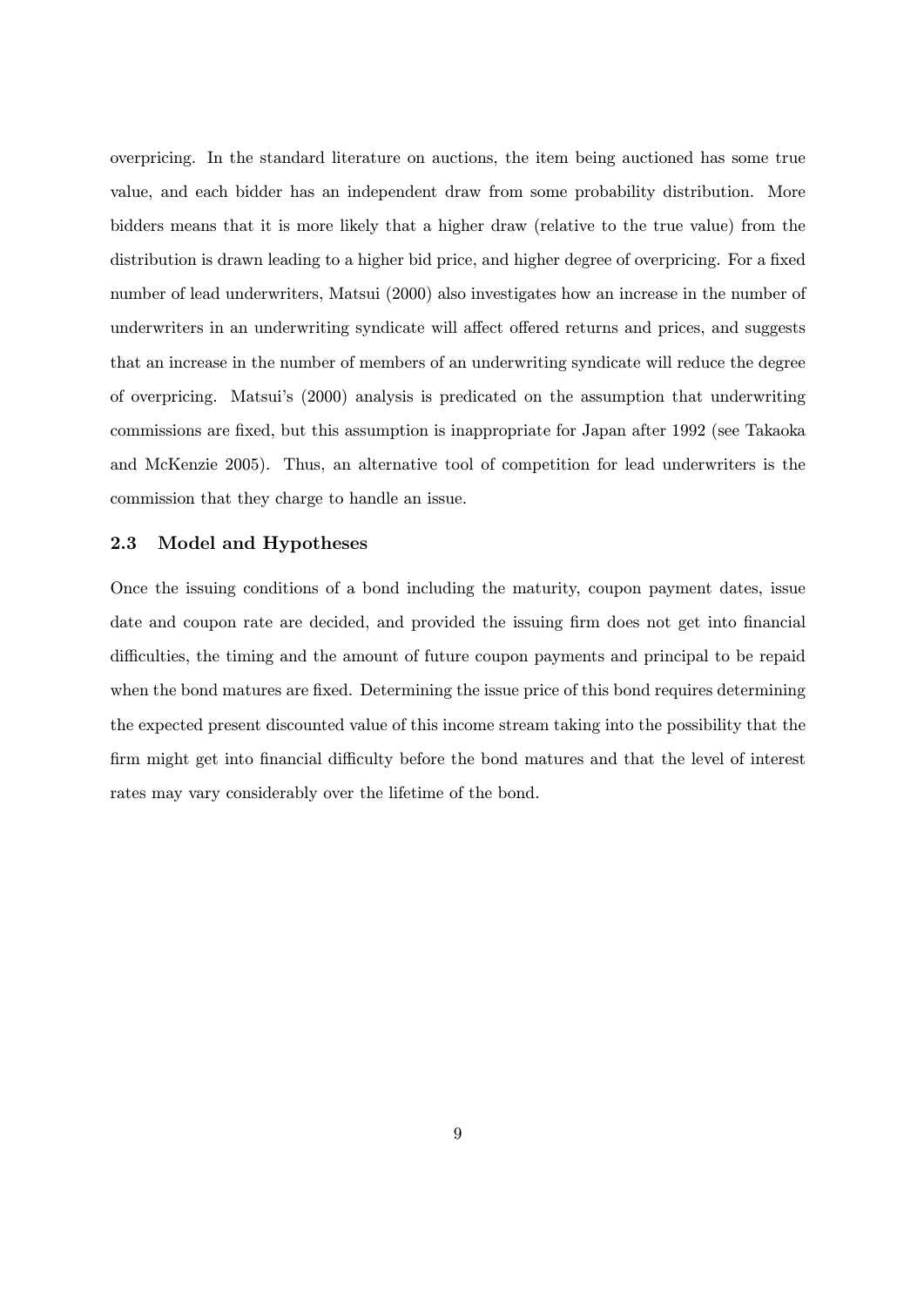The following model was assumed to explain variations in the excess return on bonds:

$$
ExcessReturn_j = \alpha_0 + \alpha_1 DIAA_j + \alpha_2 DIA_j + \alpha_3 DIBBB_j + \alpha_4 Age_j + \alpha_5 Tobin's q_j
$$

$$
+ \alpha_6 DUWA_j + \alpha_7 DUWBBB_j + \alpha_8 DUWBB_j + \alpha_9Commission_j
$$

$$
+ \alpha_{10} Bank \ U/W_j + \alpha_{11} Maturity_j + \alpha_{12} Log(Amount_j)
$$

$$
+ \alpha_{13} Simultaneous_j + \alpha_{14} Volatility_j + \alpha_{15} \Delta Volatility_j + u_j,
$$
 (1)

where Excess Return is the excess return on the initial issue; DIAA is a 0-1 dummy variable taking the value unity if the issuing firm's rating is AA+, AA or AA-, and zero otherwise; DIA is a 0-1 dummy variable taking the value unity if the issuing firm's rating is A+, A or A-, and zero otherwise; DIBBB is a 0-1 dummy variable taking the value unity if the issuing firm's rating is BBB+, BBB or BBB-, and zero otherwise; AGE is the number of years that have elapsed since the company was formed; Tobin's q is the value of the issuing firm's Tobin q in the accounting year immediately prior to the issuing year; DUWA is a 0-1 dummy variable taking the value unity if the underwriter's rating is  $A+$ ,  $A$  or  $A-$ , and zero otherwise; DUWBBB is a 0-1 dummy variable taking the value unity if the underwriter's rating is BBB+, BBB or BBB-, and zero otherwise; DUWBB is a 0-1 dummy variable taking the value unity if the underwriter's rating is BB+, BB or BB-, and zero otherwise; Commission is the underwriting commission paid for issue j; Bank  $U/W$  is a 0-1 dummy variable taking the value unity if the lead underwriter is a bank-owned securities subsidiary, and zero otherwise; Maturity is the maturity of the bond; Amount is the size of the bond issue; Simultaneous is a 0-1 dummy variable taking the value unity if more than one bond issue was issued by the firm at the same time, and zero otherwise; Volatility is a measure of interest rate volatility at the time the bond's conditions were decided;  $\Delta Volatility$  is the change in the interest rate volatility between the time the bond's conditions were decided and the time the bond was transacted in the secondary market and u is a disturbance.

The definitions for the issuer ratings variables (DIAA, DIA, DIBBB) indicate that the base ratings group is AAA. Given Datta et al.'s (1997) finding that speculative grade debt tends to be underpriced, and investment grade bonds tends to be overpriced, it can be conjectured that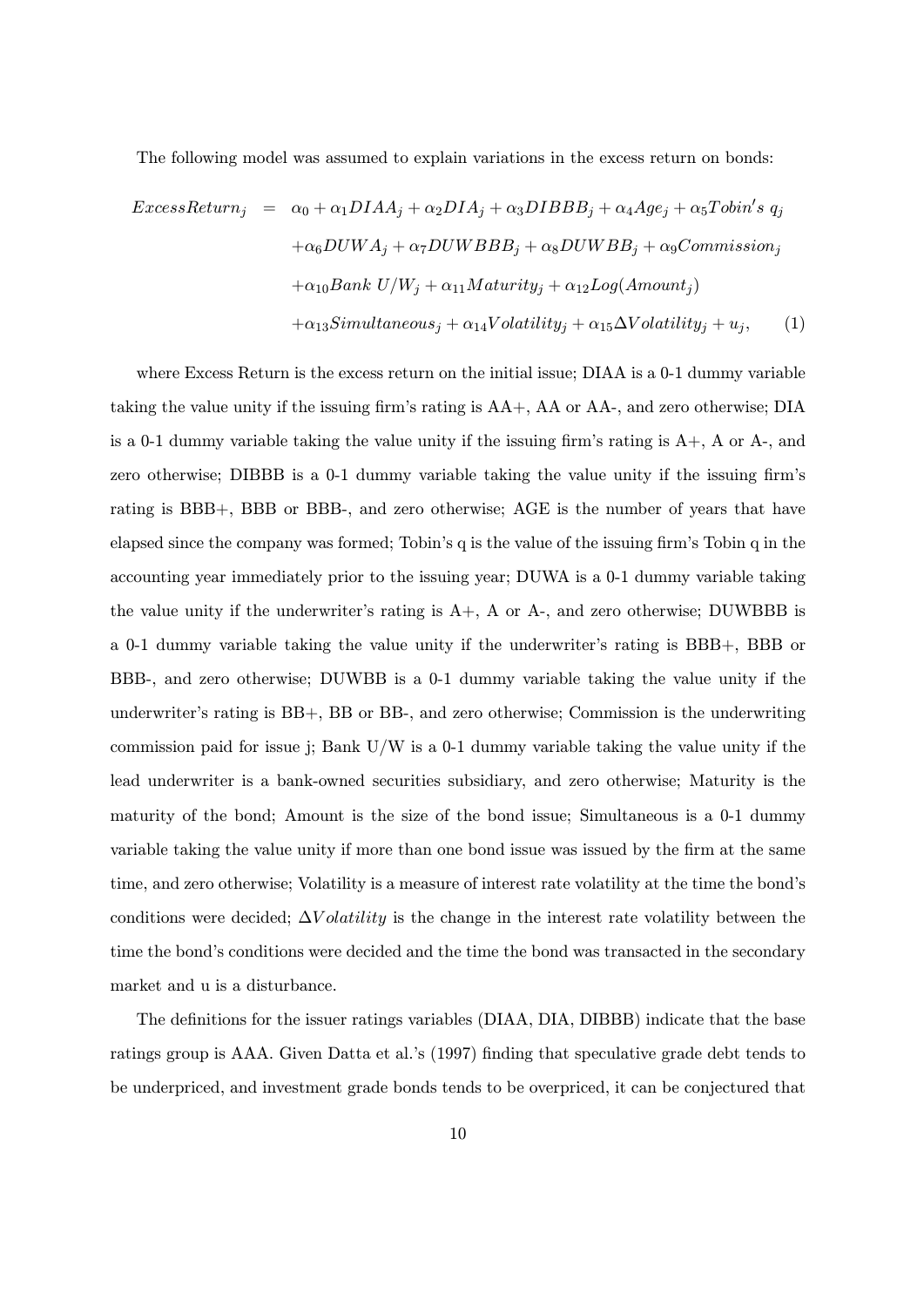the coefficients on these ratings variables should be positive and increase as the ratings fall, that is,  $\alpha_3 > \alpha_2 > \alpha_1 > 0$ . Matsui's (2000) finding that AAA issuers tend to be overpriced compared with lower rated issues is consistent with this expectation. In analyses of equity IPOs, the age of the firm has been suggested. Given the difficulty of valuing a firm, although in Carter and Manaster (1980)'s multivariate results age is not a significant explanatory of returns. Assuming that Tobin's q is a measure of the firm's investment opportunities, we might expect that a firm with a higher Tobin's q to be treated as a firm with a lower probability of bankruptcy. As a result, the bond is likely to be in demand by investors so overpricing may result, that is,  $\alpha_5 > 0^{17}$ . For IPO issues of both bonds and equity, the reputation of the underwriter has been found to be a crucial variable (see, for example, Carter and Manaster for equity issues, and Datta et al. (1997) for bond issues). The lack of any underwriters in our sample having a AAA rating and the definitions for the issuer ratings variables (DUA, DUBBB, DUBB) indicate that the base ratings group for underwriters is AA-, AA or AA-. Datta et al. (1997) find that as investor reputation improves, overpricing increases. If underwriter ratings are good measures of underwriter reputation, then we would expect that the coefficients on these ratings variables should be positive and increase as the ratings fall, that is,  $\alpha_8 > \alpha_7 > \alpha_6 > 0$ . As an alternative measure of underwriter reputation, Datta et al. (1997) also use underwriter compensation and argue that  $\alpha_9 > 0^{18}$ .

In the literature discussing the impact of bank entry into the underwriting industry, it is often suggested that compared to investment houses, banks potentially have superior information about issuing firms because of their lending to the firms. If this is true, banks may have the ability to evaluate issuing firms more accurately than investment houses. This is called

<sup>&</sup>lt;sup>17</sup>It is possible that the investor or underwriter will take the value of the firm's Tobin's q into account in setting the bond's price leading to a more complicated impact of Tobin's q on excess returns.

<sup>&</sup>lt;sup>18</sup>Datta et al.'s (1997) argument concerning the use of Commission is as follows. If the costs of certifying the issue are a function of degree of asymmetric information between the issuer and investors, high commissions reflect high certification costs (and a large degree of asymmetric information). A greater degree of asymmetric information is argued to lead to more underpricing, so that a higher value of Commission should increase the excess return. It should be noted that this is not an argument about underwriter reputation, but rather an argument about asymmetric information. Studies of underwriting commissions for corporate bonds have not really addressed the issue of high asymmetric information between issuers and investors is reflected in underwriting commissions (see, for example, Gande et al. (1999), Roten and Mullineaux (2002), and Takaoka and McKenzie (2005)).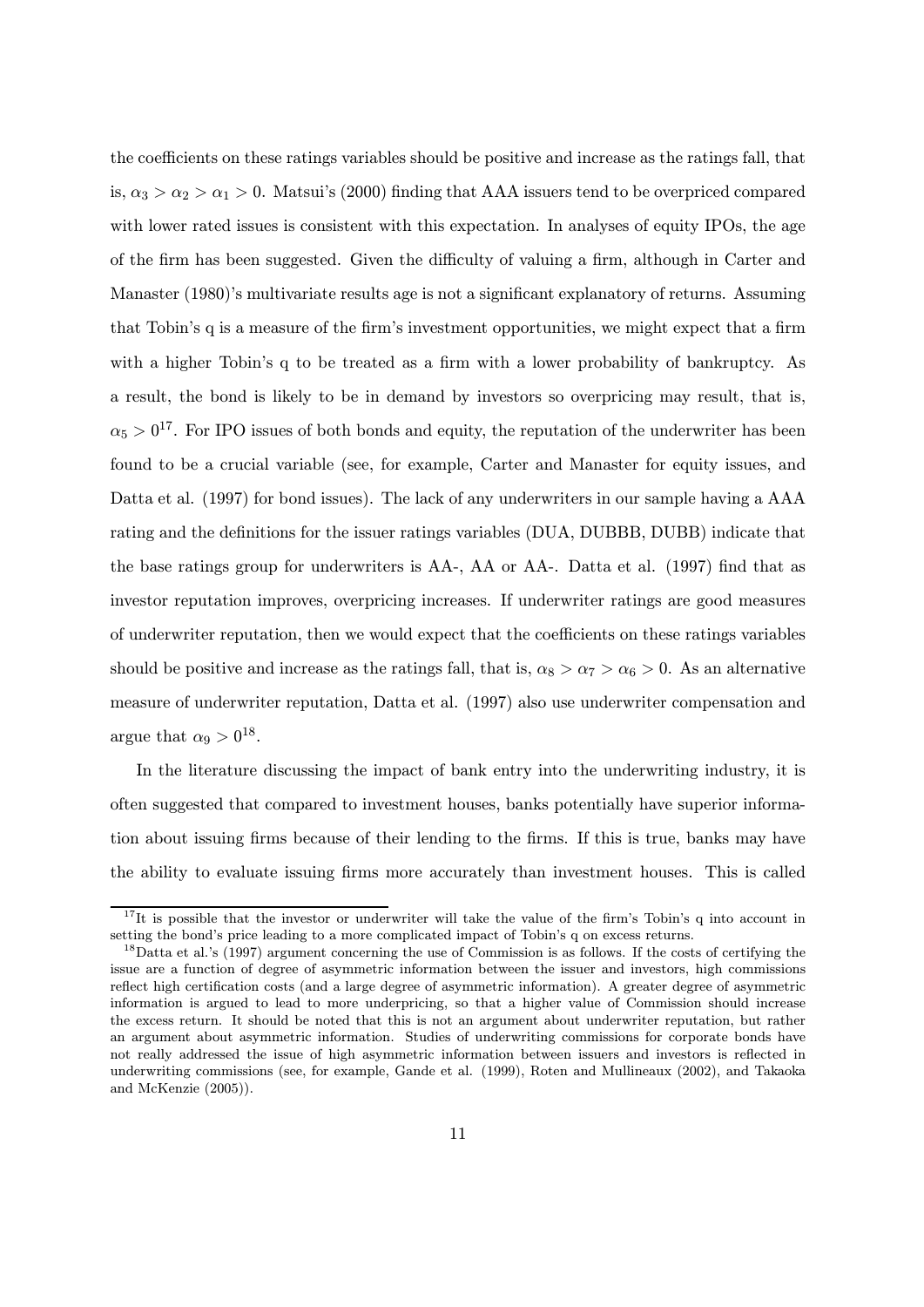the bank certification effect (see, for example, Gande et al. (1999) and Roten and Mullineaux  $(2002))^{19}$ . If this argument was correct, it would suggest that banks have better information on which to price bonds leading to a smaller degree of mispricing compared to investment houses, that is,  $\alpha_{10} > 0^{20}$ .

As the maturity of a bond declines, it might be expected that the pricing problem becomes easier because the period for calculating the next present value of the bond's income stream is shorter and less can go wrong in a shorter period. We have no apriori expectations about the sign of  $\alpha_{11}^{21}$ . Datta et al.'s (1997) empirical results suggest that increases in the size of the issue lead to falls in excess returns (a tendency to greater overpricing), so that  $\alpha_{12} < 0^{22}$ . Given that the issuing price is fixed, increases in interest rate volatility at the date of the issue of the bond are likely to lead to a fall in investor valuations of the future payments associated with a bond, leading to overpricing, that is,  $\alpha_{13} < 0$ . For simultaneous issues (especially those with different underwriters), a smaller degree of asymmetric information (better certification of the issues) might be expected and smaller excess returns, that is,  $\alpha_{14} < 0$ .

Two types of underwriting agreement are typically used in Japan, the firm commitment (sogaku kaitori) underwriting agreement and the stand by (zangaku kaitori) underwriting agreement<sup>23</sup>. In the case of a firm commitment agreement, the underwriter purchases the full issue from the firm, and then proceeds to sell it to investors. For a standby agreement, the underwriter agrees to purchase at the issue price any of the securities that remain unsold after the subscription period closes (see Takeda et al. (2002)). Whether the underwriting agreement is a stand by or firm commitment agreement, the amount the investor will receive from the bond issue is identical, and the underwriter will be left holding any bonds are left unsold at

<sup>&</sup>lt;sup>19</sup>For spreads on small corporate bond issues in Japan, Takaoka and McKenzie (2005) find some evidence consistent with this argument.

<sup>20</sup>Matsui (2000) finds no evidence in support of this proposition.

 $^{21}$ Matsui (2000) includes both the level and the log of maturity, where the former typically has an estimated coefficient that is negative and significant and the latter has an estimated coefficient that is positive and significant.

 $22$ Matsui's (2000) evidence is consistent with this expectation.

<sup>&</sup>lt;sup>23</sup>A third type of underwriting agreement, best effort underwriting, where the underwriter makes its best efforts to sell the issue at the agreed price, but is not required to purchase any of the issue that remains unsold, does not appear to be used in Japan.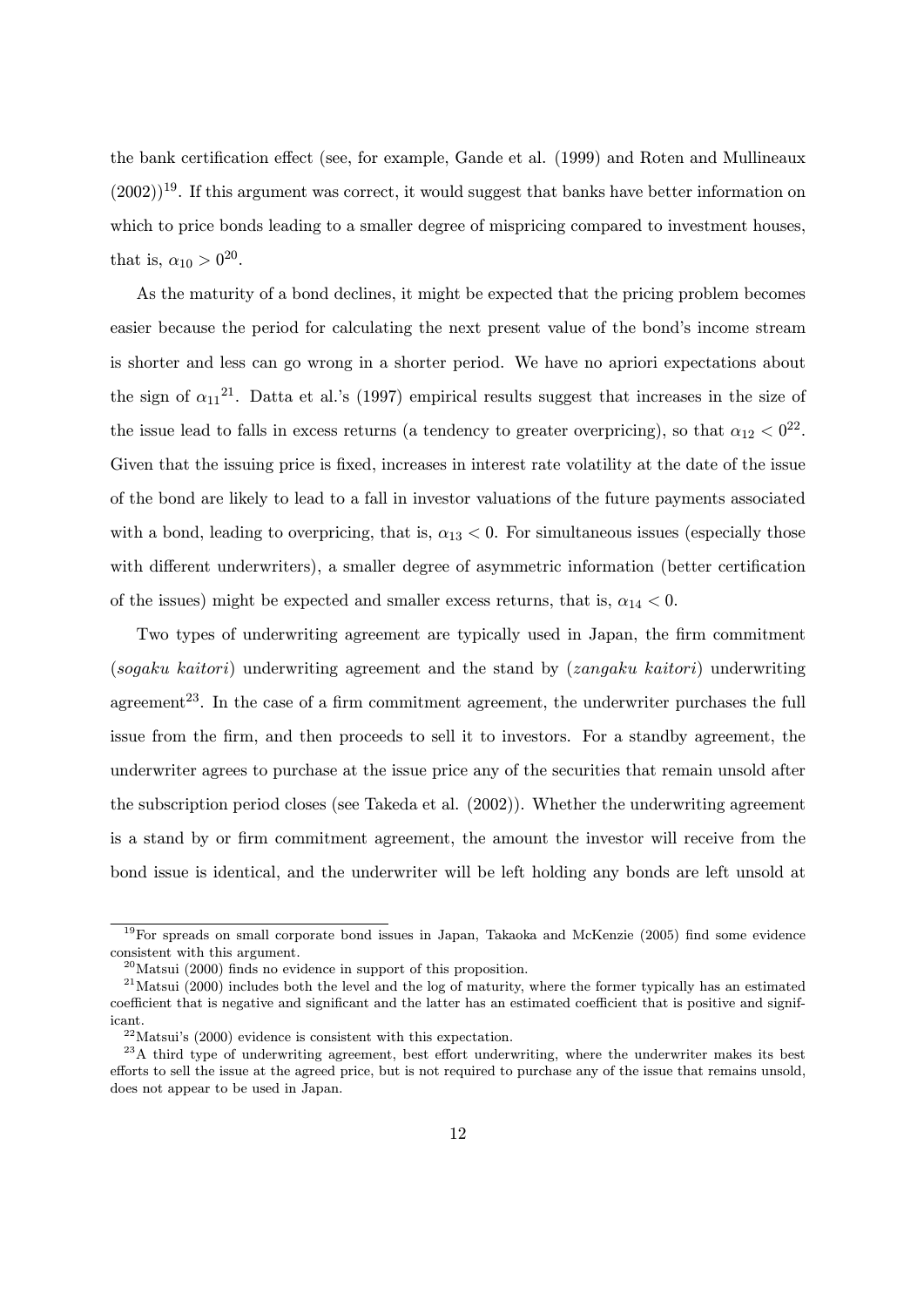the end of the subscription period<sup>24</sup>. As a result, no difference is expected in the returns for the two types of agreement, that is, it is expected that  $\alpha_{15} = 0$ .

### 3 Data

Three major data bases were used in this study: the IN Information System's (INIS) IN Firm Finance Data Base; the Nikkei NEEDS Government Bond Data Base; and the Nikkei NEEDS Over the Counter (OTC) bond data base. The sample period in this paper runs from 1 March 1992 to 31 March 2002. The starting point of March 1992 is chosen to avoid a short period where there are new bonds were issued using the old and new underwriting methods. The end point of the data is governed by the time we accessed the INIS Data Base. While there were forty five IPO issues of corporate bonds between 1 March 1992 and 28 February 1995, the lack of data on their bond prices after they were issued means that none of these bonds appear in the samples examined in section 5. As a result, the IPO issues examined in section 5 all occur between 28 February 1995 and 31 March  $2002^{25}$ .

The INIS Data Base contains data on straight corporate bond issues within Japan by individual firms, and includes ratings information, issue rates, issue amounts, the date of the issue, the date the conditions of the issue were decided, the type of underwriting arrangement associated with the issue<sup>26</sup>, the names of the lead underwriter, the maturity of the issue, the year the issuing firm was established, details of any mortgages associated with the issue, and the number of the issue. It should be noted that the names of underwriters reported in this INIS data base are not the names of the underwriters at the time an issue is made, but rather the name of the financial institution that has succeeded to its business as of 2002 because of mergers, takeovers and bankruptcies of financial institutions between 1992 and  $2002^{27}$ . The

 $^{24}$ For issuing firms, Takeda et al. (2002, p. 297) claim there is no difference in the risk associated with firm commitment underwriting and stand by underwriting agreements.

<sup>&</sup>lt;sup>25</sup>Given Takaoka and McKenzie's (2005) research on the impact of bank entry into the underwriting market on underwriting commissions and spreads, it would have been interesting to examine whether bank entry had any impact on the degree of mispricing but this turns out not to be possible.

 $^{26}$ For issues where the issuer was a securities company and the issue was a direct placement, information on this item is missing.

 $27$ The recent massive reorganization of financial institutions, in general, and the mergers, reorganizations and withdrawals of bank-owned subsidiaries (see Tokushima (2000, p. 44)) raises a fundamental question of how to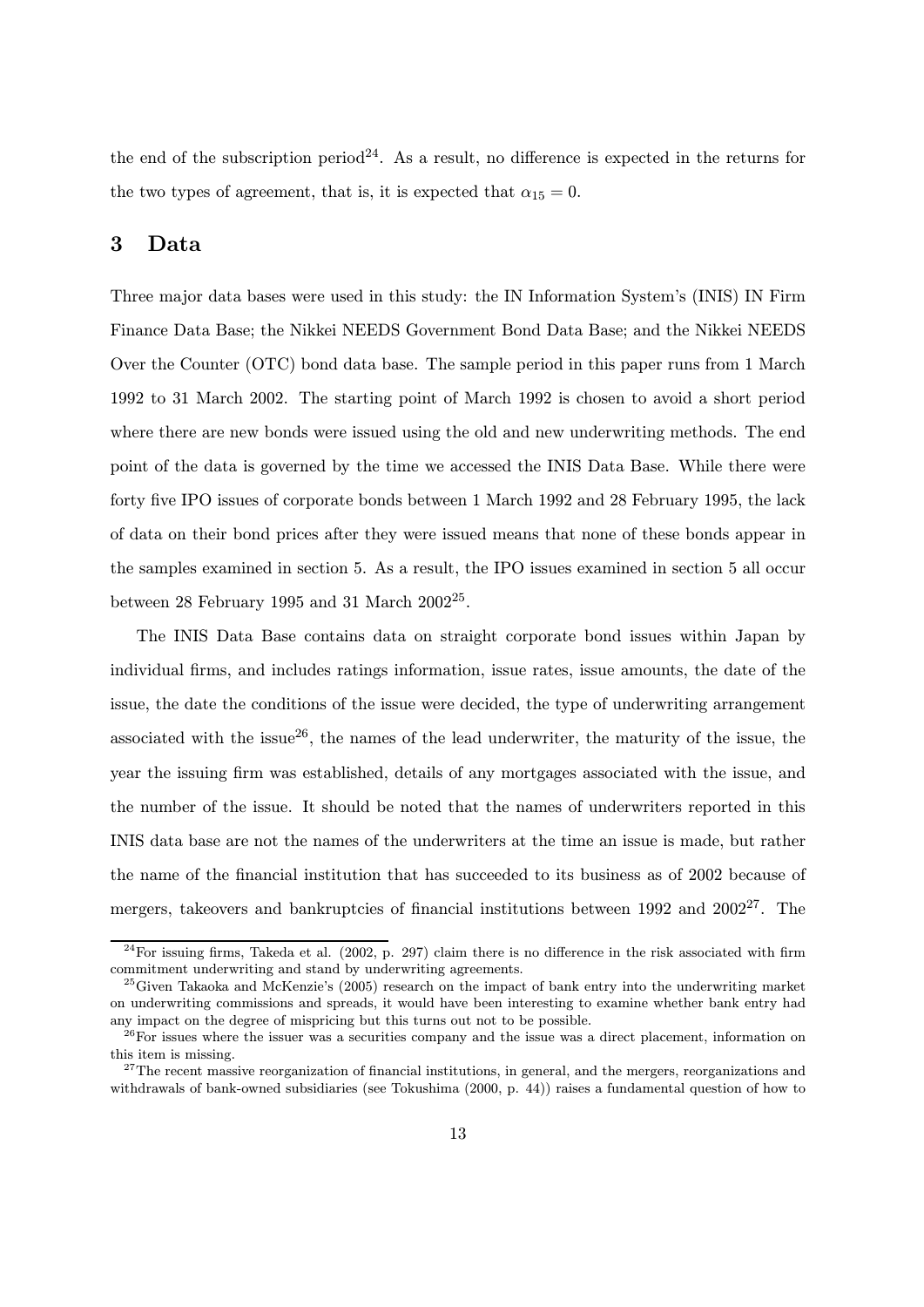names of the original underwriters were recovered by checking the details of individual straight bond issues in various issues of the Bond Underwriters Association of Japan's Bond Review (Koshasai Geppo), and the Industrial Bank of Japan's Securities Handbook (Shoken Binran). The original underwriter names are used to classify each underwriter as either a bank subsidiary or an investment house.

The Nikkei NEEDS Government Bond Data Base contains daily observations on the prices of all types of Japanese Government bonds issued in Japan between 1987 and 2003. For each bond, the Data Base also contains details of date of issue, the issue price, the coupon rate, and the dates interest payments are made. Up until December 1998, the prices of government bonds are those for transactions on the Tokyo Stock Exchange (TSE). From December 1998, over the counter transactions in Government Bonds became possible. Although transactions continue on both the TSE and over the counter, the majority of transactions are undertaken on over the counter. As a result, we use price data from the over the counter transactions from December 1998.

The Nikkei NEEDS Over the Counter (OTC) bond data base contains information on over the counter reference prices *(tento baibai sankochi)* from February 1992 for publicly placed straight corporate bonds issued in Japan28. These OTC prices are published by Japan Securities Dealers Association (JSDA) on the basis of information provided by members of the JSDA to the JSDA $^{29}$ .

distinguish a bank-owned securities subsidiary and an investment bank. Those securities companies that engaged in securities business prior to April 1993, are all treated as "investment houses" even though they may have a 100% fully owned bank subsidiary. The new domestic entrants into the securities business after April 1993 are all bank-owned security subsidiaries. Daiwa SMBC is probably the most difficult case as it has a securities company, Daiwa Securities Group, and a bank, Sumitomo Mitsui Financial Group, with very large shareholdings ( 60% and 40%, respectively). Given that the securities company has the largest shareholding this was treated as an investment bank.

<sup>&</sup>lt;sup>28</sup>In this paper, data on the average over the counter reference prices has been used to compute the one day returns. Data on the median OTC reference price, and the maximum and minimum OTC reference prices and the number of companies reporting prices did not become available until 5 August 2002, and 7 June 2001, respectively. As a result, this data was not used in the current analysis.

<sup>&</sup>lt;sup>29</sup>Further details on these OTC prices can be obtained from the JSDA's homepage: see http://www.jsda.or.jp/html/saiken/kehai2/seido.html (accessed 14 August 2004). Prior to the abolition of the market centralization obligation (shijo shuchu gimu), price information for straight corporate bonds for transactions on the Tokyo Stock Exchange is available for a limited number of issues. After the abolition of the market centralization obligation, the number of issues transacted on the TSE is even far fewer. Data in the Bank of Japan's Kinyu Tokei Geppo.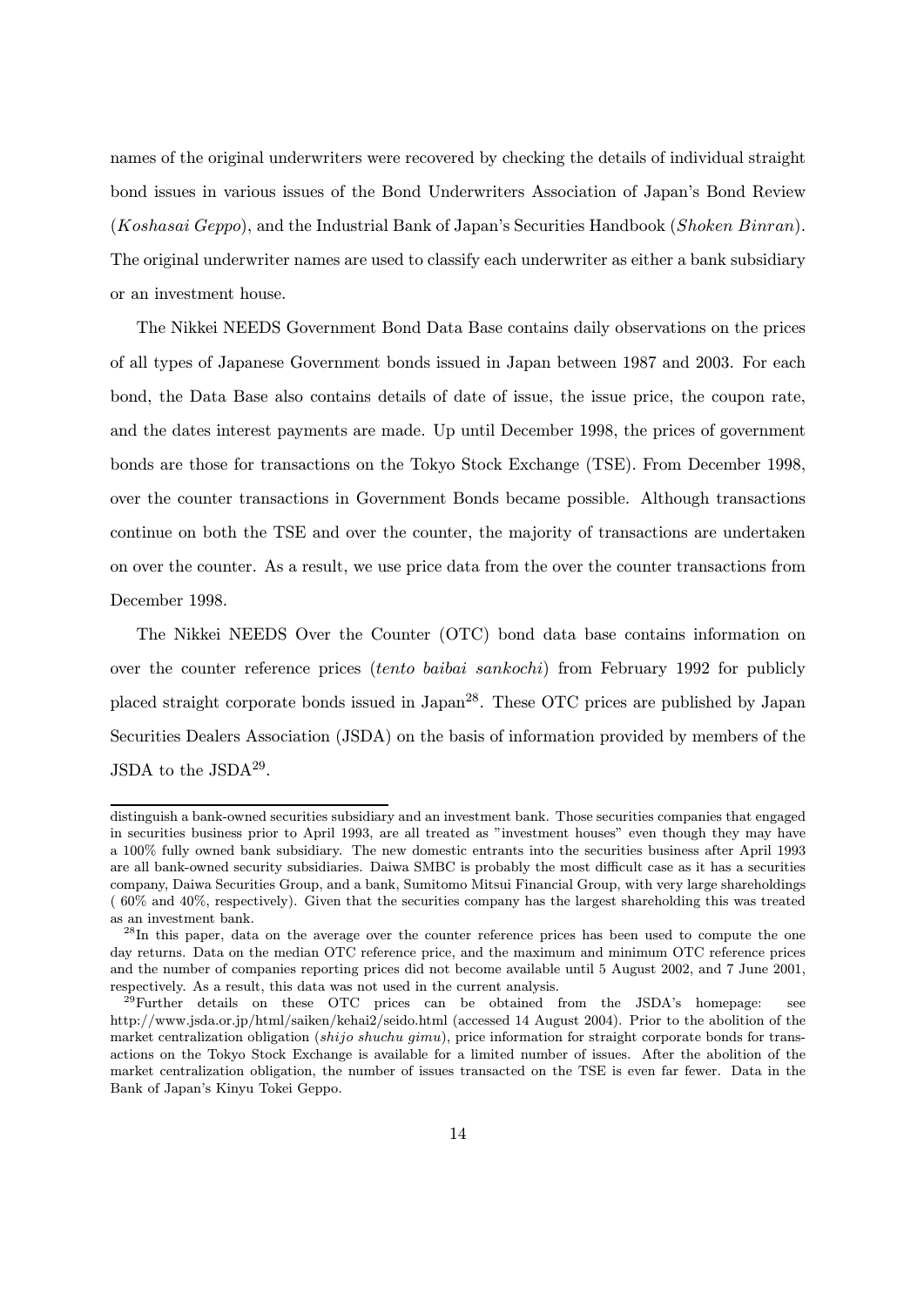In computing excess returns on corporate bonds, we follow Handjinicolaou and Kalay (1984). As a benchmark for each corporate bond, a government bond with the closest maturity and closest coupon rate to the corporate bond in question was used  $30$ . Details of the method used to compute the excess returns on a bond are contained in Appendix 1.

In order to maximize the sample size, the maximum of the available issuer ratings in the INIS data base provided by four ratings institutions, Rating and Investment Information, Inc., Japan Credit Rating Agency, Japan Bond Rating Institute, and Standard and Poors, was used. Information on the ratings of underwriters at the time they underwrote a bond issue were taken from various issues of the Japan Bond Research Institute's (Nihon Koshai Kenkyusho) Nikkei Newsletter on Bond and Money (Nikkei koshasai joho).

Initial issues were defined in the following way. First, issues between 1 March 1992 to 31 March 2002 in the INIS Data Base with an issue number of one were chosen. Second, any issues with an issue number of two, three or four that were issued on the same day as the issue with an issue number of one were also treated as initial issues. Third, this group of initial issues included several dual currency and subordinated bonds. These dual currency and subordinated bonds were dropped from the sample because the characteristics of these bonds are likely to differ from the characteristics of straight bonds. Fourth, for the group of initial bonds remaining, a check was made of the INIS data base to determine if there was any record of the issuer having made an earlier issue of straight bond<sup>31</sup>. After all this, we were left with a sample of 420 IPO issues. Of these issues, there were 203 single issues, 94 double issues, seven triple issues, and two quadruple issues. Where more than one bond is issued at the same time, the same underwriter is used for all issues for 28 double issues, one triple issue and one quadruple issue.

 $30$ For example, for a five year corporate bond we first searched for a five year government bond that was issued just before the corporate bond. If such a government bond was not available, we searched for a six year bond that had a remaining maturity that was as close as possible to the maturity of the corporate bond. If there were no such bonds, we used a ten year government with a remaining maturity that was as close as possible to the maturity of the corporate bond. In this case, the coupon rates could be quite different.

 $31$ For reasons unknown to us, the issue numbers allocated to bonds can quite suddenly revert to one, so this check is essential. The extent to which the check will pick up earlier issues is limited by the starting date of the INIS data base which is 1978.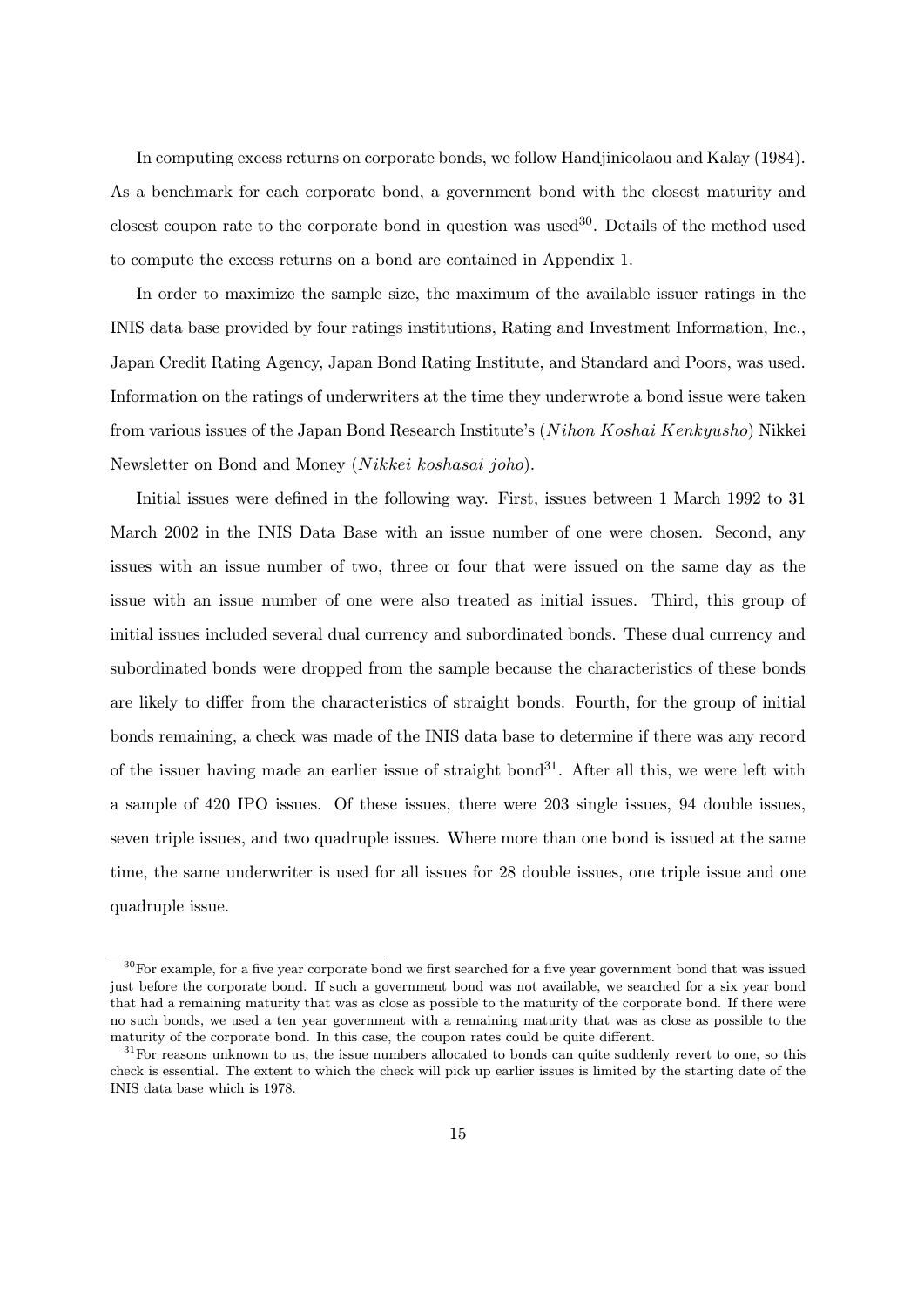Tobin's q is proxied by the market to book ratio of the firm, where the market value of the firm is defined as the sum of the market values of stocks outstanding and interest bearing debt, and the total amount of assets is used as a proxy for the book value. Data on these variables are obtained from the Nikkei Needs Corporate Data Base. The age of a company at the time a bond was issued was computed as the difference between the year of issue and the year the company was established, where data on establishment years were obtained from the INIS Data Base. Appendix 2 contains a detailed description of how returns on various ten year government available in the Nikkei NEEDS Government Bond Data Base were used to compute estimates of interest volatility contained in the variable Volatility.

### 4 Empirical Results

There are 289 initial issues of corporate bonds in the period 1 March 1992 to 31 March 2002 for which sufficient data is available to compute the initial excess return using the method and conditions explained in Appendix 1. One bond with a standardized excess return in excess of 14,000 was dropped as being an outlier giving 288 observations on IPO issues. For 203 of these 288 issues, the price of the corporate bond is available on the day immediately following its issue. For 50 bonds issued on Fridays, the price of the corporate bond is not available until three days later.

Table 1 provides some descriptive statistics for the standardized excess returns. In all cases there is extremely strong evidence of significantly negative excess returns, that is, overpricing. There are always far more negative excess returns than positive excess returns, and the number of significantly negative returns is far greater than the number of significantly positive excess returns. The normality tests all indicate strong deviations from normality. First day (nonfirst day) issues refer to those issues where the first bond price is (not) observed on the day immediately following the issue day, whereas third day issues refer to those issues where the first bond price is not observed until three days after the issue. Figures 2 provides graph of the kernel estimates of the standardized return density for all issues (a graph of the kernel estimates of the standardized return density for first day issues is very similar). In this figure, the large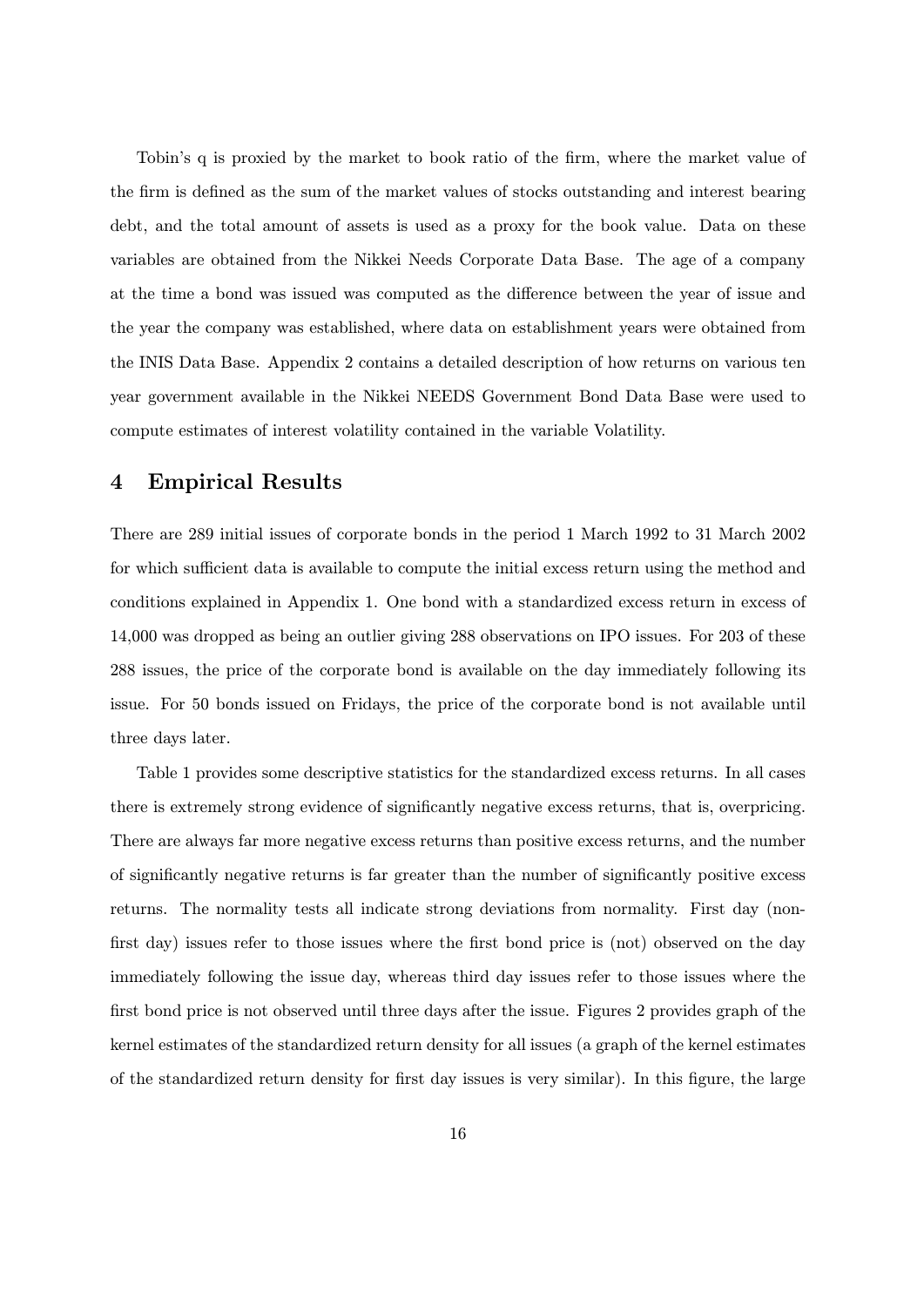left hand tail of the density (indicating overpriced issues) is apparent. Table 1 also contains details of the number of observations on corporate and government returns used to estimate excess bond returns. Although Appendix 1 imposes a minimum level of fifteen observations, Table indicates that the minimum number of observations used was eighteen. In fact, excluding one with using eighteen observations and another using twenty eight observations, the minimum number of observations used is forty four observations.

#### [Table 1 around here]

#### [Figure 2 around here]

Following the issue of a bond, new information arrives every day that can potentially influence the price of a bond and its excess return. Since the amount of new information hitting the market by the day following the issue and latter days will differ, it is possible that the behaviour of first day and non-first day issues differ. Table 1 indicates that average standardized excess returns tend to be smaller for non-first day issues. Testing the differences of the means for the first and non-first day issues, and for the first and third day issues strongly suggest that in each case, the means are statistically different (the absolute values of the t-values are 4.62 and 3.04, respectively). Given these differences between first day and later issues, the analysis that follows focuses solely on 203 first day issues.

Tables 2-4 contain details of the excess returns by the ratings of the issuing firm and underwriting firm, the year of the issue, and the maturity of the issue, respectively. Table 2 suggests that as the rating of the issuer falls the degree of overpricing tends to increase, and that as the rating of the underwriter of the issuer falls the degree of overpricing also tends to increase. For IPOs of equity, Loughran and Ritter (2004) observe that the degree of underpricing increases from the 1980s to the year 2000, and then falls dramatically between 2001-2003. Table 3 suggests that there is some variation in the degree of overpricing over time, but it is not clear whether this is just due to macroeconomic factors or due to changes in the characteristics of the bonds being issued. Table 4 would appear to suggest that as the maturity of the bond increases, the degree of overpricing falls.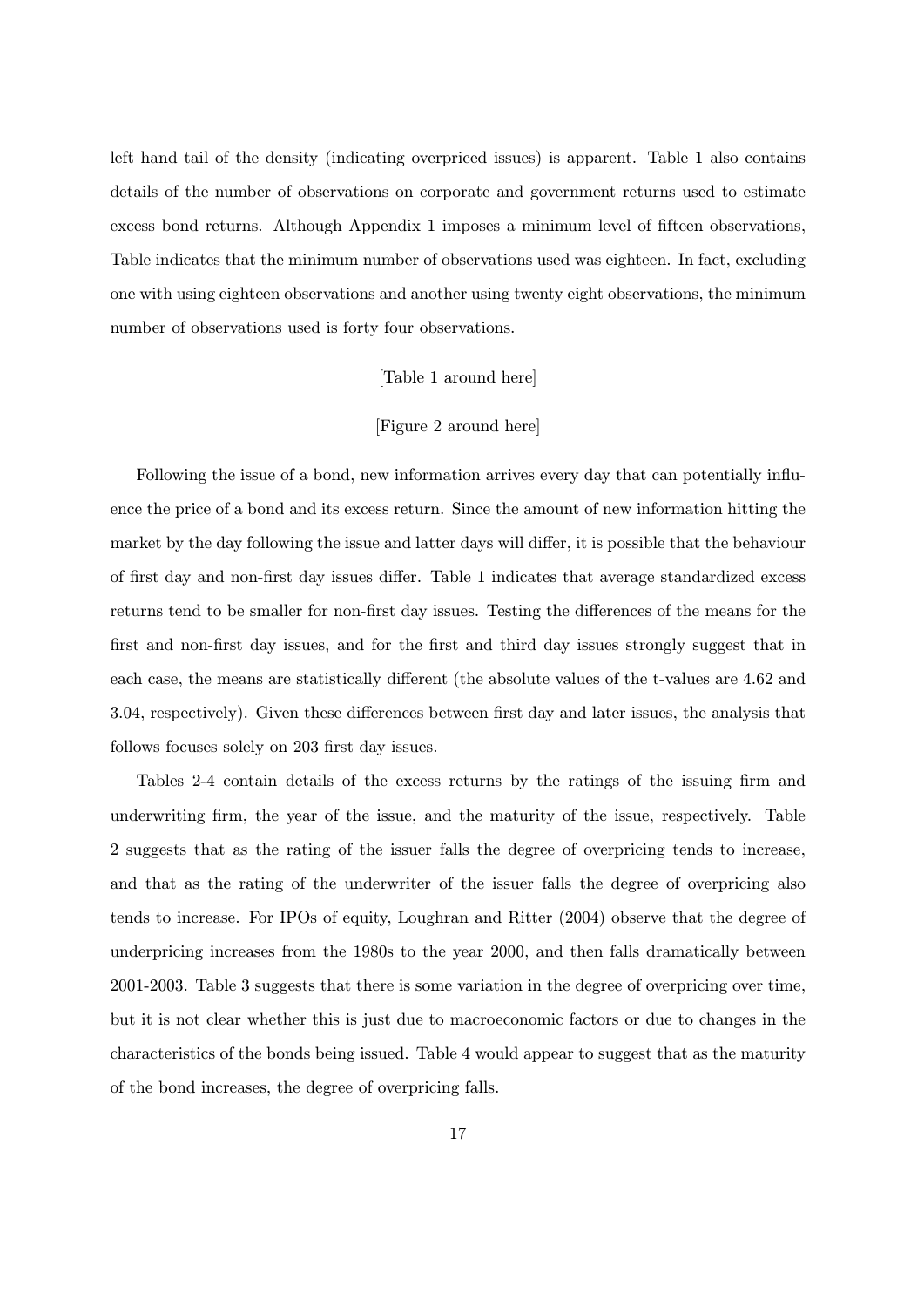#### [Table 2 around here]

[Table 3 around here]

[Table 4 around here]

Table 5 provides some descriptive statistics on all the variables that will be used in the regression analysis that follows. The sample size is set to be consistent with the sample used in equation (7.1) in Table 7. These descriptive statistics indicate that the majority of issuers have an  $A(A_+, A \text{ or } A_-)$  rating, whereas underwriters are quite even split between  $AA(AA_+, A \text{ or } A_-)$ AA or  $AA$ -) ratings and  $A(A_+, A \text{ or } A_-)$  ratings. One third of the issues have Stand by underwriting arrangements and a little over half of the issues are underwritten by investment houses. A comparison of the average values of the variables for initial issues and those reported in Takaoka and McKenzie (2005) for an unrestricted sample of straight corporate bonds issued between February 1994 and March 2002 indicates that firm's making initial issues tend to: be younger; issue bonds of a shorter maturity and smaller size; have lower ratings; and pay slightly smaller underwriting commissions.

#### [Table 5 around here]

Table 6 and 7 present the results of estimating various special cases of (3) by ordinary least squares (OLS) using LIMDEP 8.0 (see Greene  $(2002a, b)$ )<sup>32</sup>. To take account of heteroscedasticity, only t-values based on White (1980)-adjusted standard errors are reported. Table 6 presents regression results where in each regression only factors from one of the five groups of characteristics discussed in section 1 are included. Equations (6.1) and (6.2) include only characteristic of the issuing firm (issuing firm's rating and issuer's age, and in equation  $(6.2)$  Tobin's q)<sup>33</sup>. Equations (6.3), (6.4), (6.5) and (6.6) include only characteristics of the underwriting firm (underwriting firm's rating, underwriting commissions, and whether the underwriting firm is an investment house or a bank subsidiary), characteristics of the bond being

 $32$ Three issues with maturities greater than ten years and the two issues that were directly placed are excluded from the analysis that follows giving a maximum sample size of 198 issues.

<sup>&</sup>lt;sup>33</sup>The sample size declines substantially when Tobin's q is included because the variable cannot be computed for financial institutions and unlisted firms.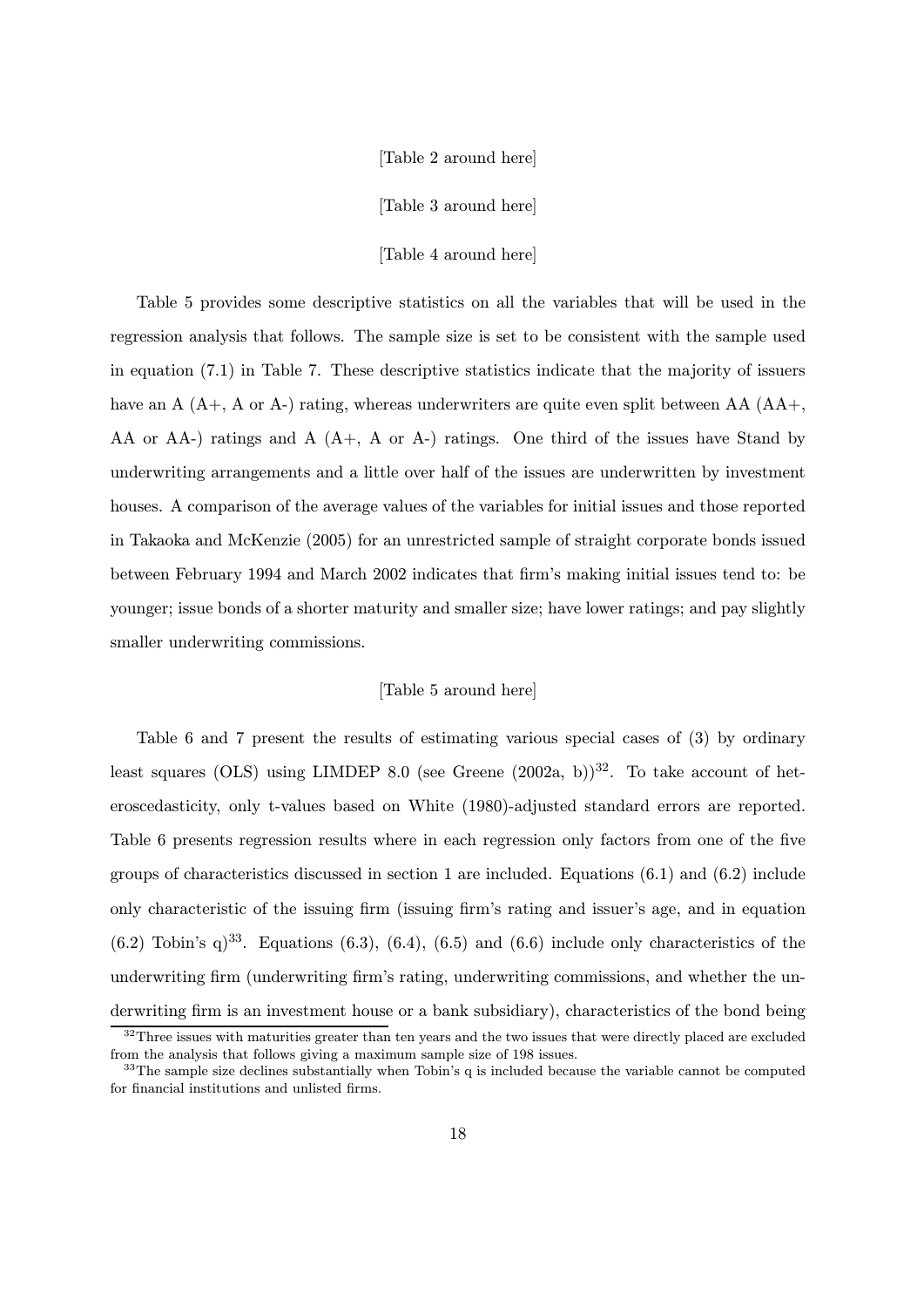issued (maturity, the size of the issue, and whether there are simultaneous issues), macroeconomic characteristics (interest rate risk), and characteristics of the underwriting process (Stand by), respectively. The sample sizes used to estimate these models differ because missing values are much more of a problem for some variables like underwriter ratings and Tobin's q than for other variables. It is worth highlighting the extremely low explanatory powers of all the models except equation (6.5). The results in Table 6 suggest that increases in Tobin's q, a switch to a poorly rated underwriter, increases in maturity, and reductions in interest rate volatility will lead to underpricing (see equations  $(6.2)$ ,  $(6.3)$ ,  $(6.4)$  and  $(6.5)$ , respectively). The signs of these responses are consistent with the a priori expectations discussed in section 3. Stand by's insignificance in (6.6) is also consistent with the discussion in section 3.

#### [Table 6 around here]

In Table 7, all the variables in the five groups are included in one regression. As in Table 6, falls in interest rate volatility and a shift to a poorly rated underwriter lead to significant increases in the excess returns. Tobin's q is significant in equation (7.2), while Maturity is significant in equation  $(7.1)$ , but not equation  $(7.2)$ . The finding that pricing outcomes for bonds underwritten by bank subsidiaries and investment houses are the same suggests that banks cannot make use of any superior information they have on firms as a result of lending relationships. This is consistent with Takaoka and McKenzie's (2005) finding that for large bond issues there is no difference in the spreads on corporate bonds underwritten by banks and investment houses.

#### [Table 7 around here]

In Table 8, the dummy variables relating to underwriter ratings are replaced by fixed effect dummies for each underwriter with Nomura Securities being the base group. Increases in maturity and reductions in volatility both lead to significant increases in excess returns. Unlike in equation  $(6.2)$  and  $(7.2)$ , Tobin's q is not significant in equation  $(8.2)$ . The significance of two variables, Commission and Stand by, depend on the equation estimated. An examination of the significance of the fixed effect dummies suggests that issues underwritten by Kokusai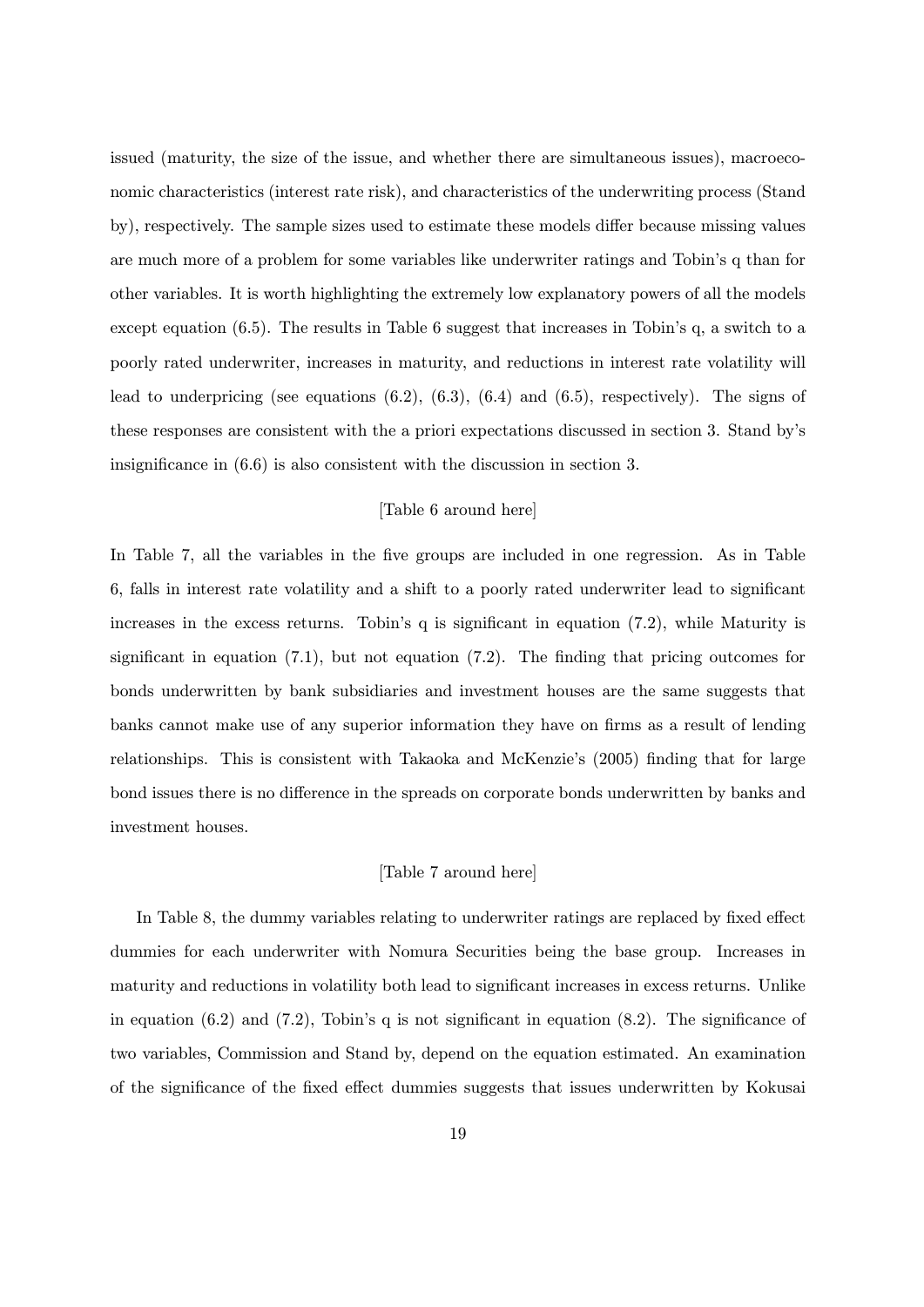Securities and possibly Tokai International exhibit even greater overpricing than the average issue.

[Table 8 around here]

### 5 Conclusion

This paper has presented evidence that strongly suggests that on average IPO issues of straight corporate bonds in Japan are overpriced. Interest rate volatility at the time of the issue, the maturity of the bond issued, and the rating of the underwriter underwriting the issue appear to significantly explain variation in the size of excess returns on bonds. The type of underwriter (investment house versus bank subsidiary), the type of underwriting agreement (firm commitment versus stand by), and the size of the issue do not explain variations in the degree of overpricing.

Many problems remain outstanding. There are several potential missing explanatory variables in the analysis. For example, the riskiness of the firm as measured by the volatility of the firm's share at the time the conditions of the issue are being determined and at the time of the issue may also explain the degree of mispricing. Although Takaoka and McKenzie (2005) find no evidence that lending or equity relationships between underwriters and issuers influence commissions and spreads on straight corporate bonds, it is possible that these relationships are important for initial pricing decisions<sup>34</sup>. In the literature on IPO equity issues in Japan, Beckman et al.  $(2001)$  have highlighted the role of keiretsu affiliation<sup>35</sup>. It is possible that a history of issues of other types securities (warrants, convertible bonds or corporate bonds by private placement) either domestically or in the Euro market will reduce the degree of asymmetric information between issuers and investors, thus influencing the degree of mispricing.

Even though they turn out to be insignificant explanatory variables in the regressions estimated by OLS, several variables used in explaining variations in excess returns, for example,

 $34$ Schenone (2003) and Benzonni and Schenone (2004) have investigated the effect of banking relationships on underpricing of equity IPOs in the United States.

<sup>35</sup>Matsui (2000) finds main bank afiliation is unimportant.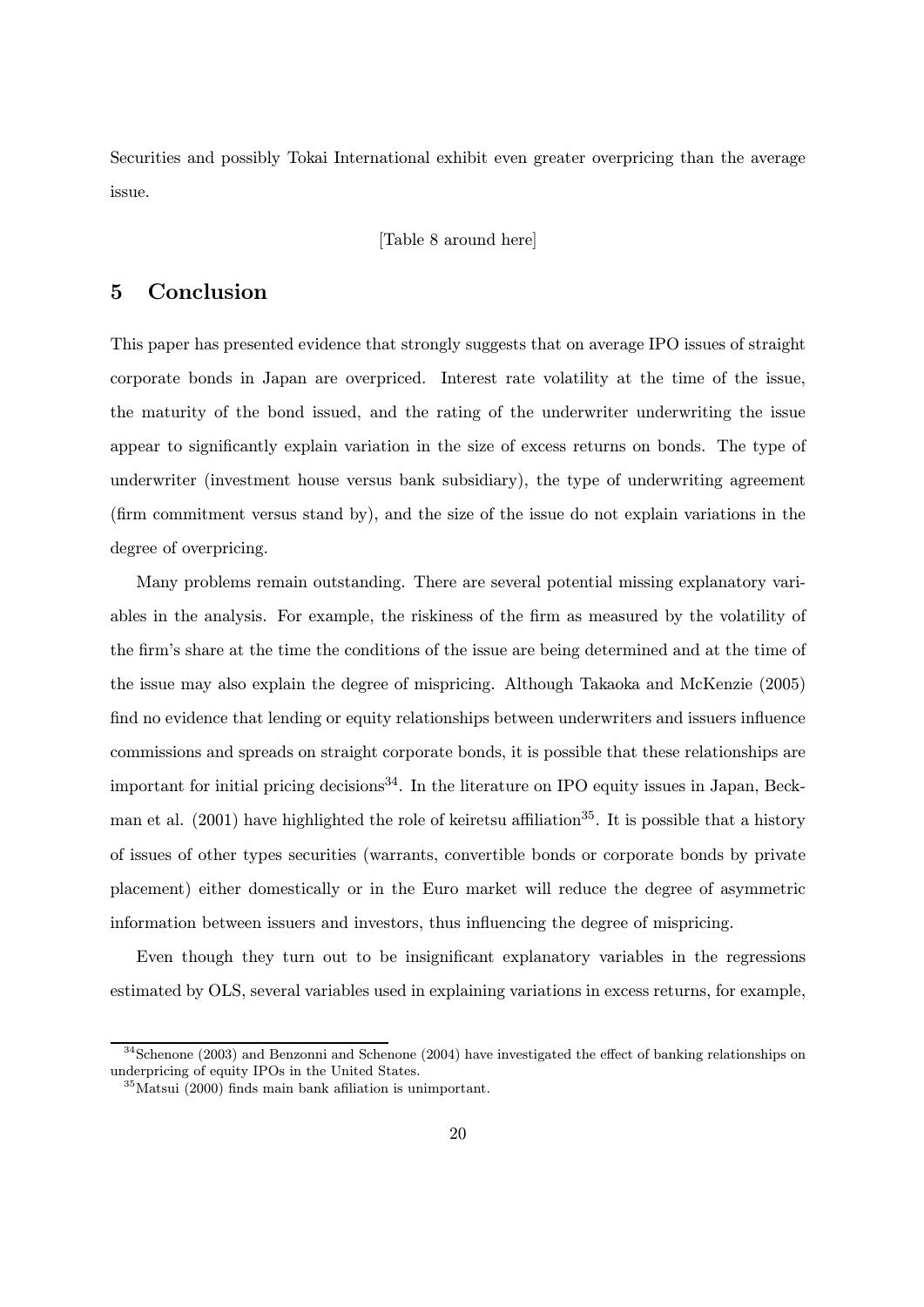underwriting commissions  $(Commission)^{36}$ , whether the underwriter is a bank or an investment house (Bank  $U/W$ )<sup>37</sup>, issuing bonds of several maturities at the same time (Simultaneous), and the type of underwriting arrangement adopted (Stand by) are potentially endogenous.

Using estimates of interest rate volatility computed from a GARCH model as an explanatory variable will potentially lead to a generated regressor problem which affects the efficiency of estimation and hypothesis testing (see Pagan (1984, 1986) and McKenzie and McAleer (1997)). This problem has been completely ignored. On the assumption that the errors of the GARCH model and the errors of the excess return model are not correlated, it is easily shown that the conventional OLS standard errors for the estimated coefficients in the excess return equation are no larger than the true standard errors, that is, the corrected t-statistics will be smaller than OLS formula t-statistics. This demonstration proceeds by reordering the sample according to the year of issue (and the common GARCH model for interest rate volatility) and noting that the true errors in the excess return equation are correlated across issues in the same year, but not with issues made in other years. The covariance matrix of the true errors in the excess return equation will be block diagonal. The known relationship between the corrected t-statistics and the computed t-statistics means that findings in this paper that a variable is insignificant using OLS formula t-statistics cannot be overturned by computing a t-statistic that takes account of the generated regressor problem. The same cannot be said in the case of significant variables. However, one exception is a test of the null hypothesis that  $\alpha_{14} = 0$ , namely, the significance of Volatility. In this case, under the null hypothesis, a test of the null hypothesis is unaffected by the generated regressor problem (see McKenzie and McAleer (1997)).

<sup>&</sup>lt;sup>36</sup>Takaoka and McKenzie (2005) show that the important variables explaining underwriting commissions on straight corporate bonds in Japan are the rating of the issuing firm, the size of the issue, the maturity of the issue, whether the issue is secured, and whether the underwriter is a bank or an investment house.

 $37$ In the literature explaining variations in spreads on corporate bonds, Konishi (2002), Hamao and Hoshi (2003) and Takaoka and McKenzie (2005) have considered the possibility that the choice of underwriter is an endogenous variable.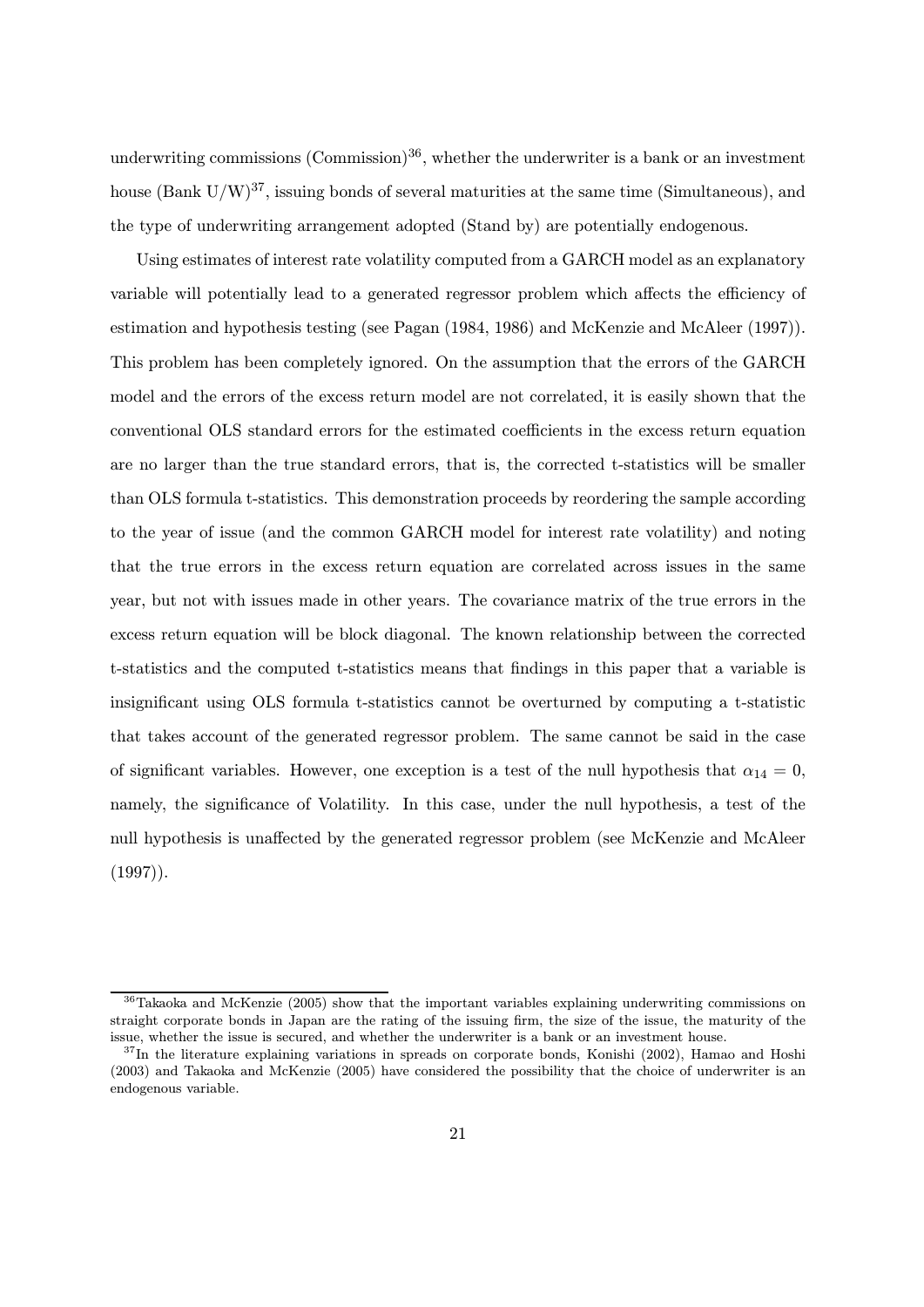# Appendix 1: Computation of Standardized Excess Returns<sup>38</sup>

Following Handjinicolaou and Kalay (1984), the premium bond return for the ith corporate bond on the tth day after its issue,  $P_{i,t}$ , is defined as:

$$
P_{i,t} = SR_{i,t} - GR_{i,t},\tag{2}
$$

where  $SR_{i,t}$  is the single day holding return for the *i*th corporate bond on the *t*<sup>th</sup> day after the issue of the bond, and  $GR_{i,t}$  is the single day holding return for a government bond with a maturity and coupon rate that is similar to the ith corporate bond. As in Handjinicolaou and Kalay (1984),  $P_{i,t}$ , is assumed to be normally, independently and identically (niid) distributed with a mean  $\mu_i$  and variance  $\sigma_i^2$ .

Due to weekends, national holidays, and infrequent trades, prices on corporate straight bonds are not observed everyday after a bond is issued. For government bonds, prices are not observed on weekends and national holidays. If  $n(i, k)$  denotes the number of days that elapse after the issue day of the ith bond until a price of the corporate bond is observed for the kth time, then the number of calendar days between the  $(k-1)$ th observed price and the kth observed price,  $p(i, k)$ , can be defined as

$$
p(i,k) = \begin{cases} n(i,k) - n(i,k-1), & k > 1, \\ n(i,1), & k = 1. \end{cases}
$$

Given the assumptions about the distribution of  $P_{i,t}$ , the observed multiday premium bond return can written as<sup>39</sup>

$$
SP_{i,n(i,k)} = \mu_i p(i,k) + \epsilon_{i,n(i,k)},\tag{3}
$$

where  $SP_{i,n(i,k)} = \sum_{j=1}^{p(i,k)} P_{i,n(i,k-1)+j}$ , and  $\epsilon_{i,n(i,k)}$  is normally distributed with mean zero and variance  $\sigma_i^2 p(i,k)$ . The standard generalized least squares transformation of dividing both

<sup>&</sup>lt;sup>38</sup>Matsui (2000) avoids many of the complicating factors relating to the choice of the appropriate matching government bond by using a public securities index(koshasai indekkusu).

 $39$ Although the notation used here differs slightly from Handjiniolaou and Kalay (1984), equation (5) corresponds to their equation (A.2).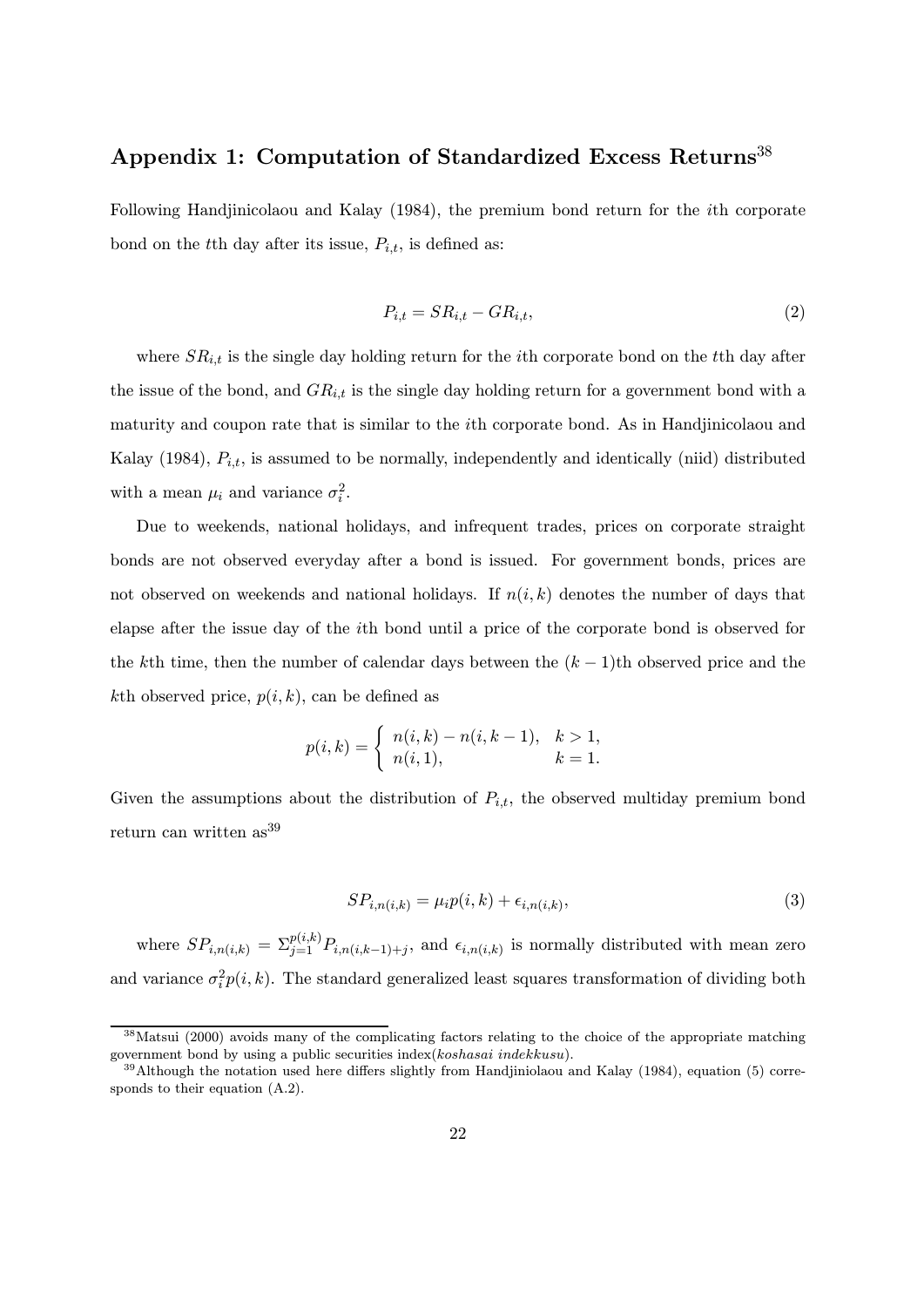sides of (5) by  $p(i,k)^{0.5}$  is used to eliminate the known form of the heteroscedasticity in the error term of (5) to give

$$
SP_{i,n(i,k)}^* = \mu_i p(i,k)^{0.5} + \epsilon_{i,n(i,k)}^*,
$$
\n(4)

where  $SP^*_{i,n(i,k)} = SP_{i,n(i,k)}/p(i,k)^{0.5}$  and  $\epsilon^*_{i,n(i,k)} = \epsilon_{i,n(i,k)}/p(i,k)^{0.5}$ . The variable  $\epsilon^*_{i,n(i,k)}$ should be normally distributed with mean zero and variance  $\sigma_i^2$ .

In line with Datta et al.'s (1997) study of initial public offers of corporate straight debt in the United States, the parameters in (6),  $\mu_i$  and  $\sigma_i^2$ , are estimated by OLS using the premium bond returns that are observed in the period between the 61st and the 131st calendar days after the issue day. Define the set  $S_i$  as  $S_i = \{k : n(i,k) \in [61, 131]\}$ . This set contains information on which bond returns appear in the estimation window for estimating  $(6)$ . If the OLS estimates of  $\mu_i$  and  $\sigma_i^2$ , are denoted by  $\hat{\mu}_i$  and  $\hat{\sigma}_i^2$ , then the standardized excess premium bond return on the ith bond,  $ER_i$  is given by:

$$
ER_i = (SP^*_{i,n(i,1)} - \hat{\mu}_i p(i,1)^{0.5})/\hat{s}_i,
$$
\n(5)

where  $\hat{s}_i^2 = \hat{\sigma}_i^2[1 + p(i, 1)/\sum_{k \in S_i} p(i, k)]$ . A negative (positive) value of  $ER_i$  indicates overpricing (underpricing).

By making use of Salkever's (1976) result on the use of dummy variables to compute forecast errors and their associated t-statistics, the standardized excess premium bond return in (7) can be computed as the t-statistic of the coefficient  $\delta$  in the regression

$$
SP_{i,n(i,k)}^* = p(i,k)^{0.5} \mu_i + \delta DUM_{i,n(i,k)} + \epsilon_{i,n(i,k)}^*,
$$
 (6)

where DUM is a 0-1 dummy variable defined as

$$
DUM_{i,n(i,k)} = \begin{cases} 1, & k=1, \\ 0, & \text{otherwise,} \end{cases}
$$

and equation (6) is estimated by ordinary least squares (OLS) using the observations on  $SP^*_{i,n(i,k)}$  where k  $\epsilon S_i \cup 1$ .

Given the assumptions made and in the absence of any mispricing, the t-statistic associated with the coefficient  $\delta$  in the OLS regression of (8) should be distributed as a Student t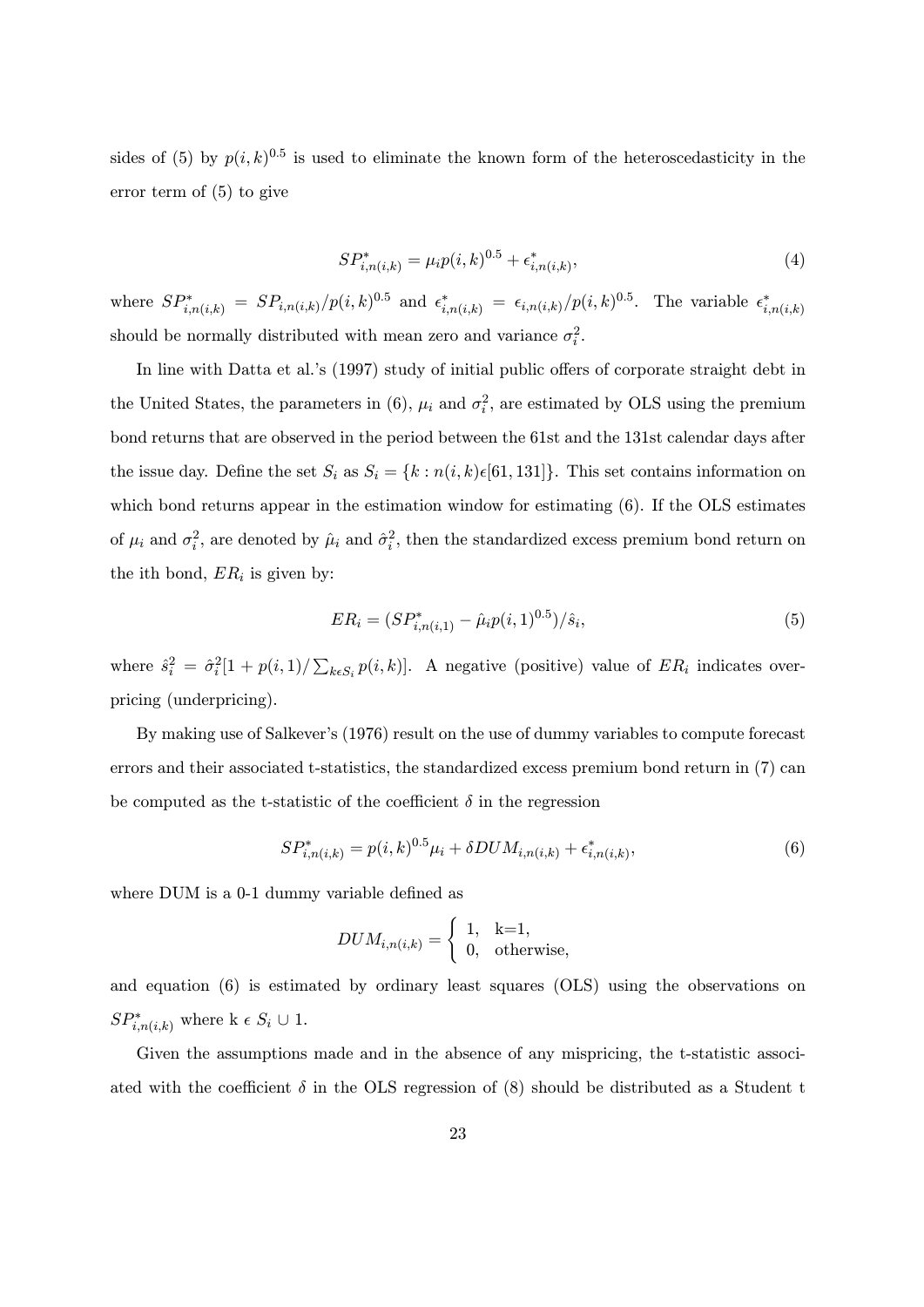distribution with  $N_i - 2$  degrees of freedom, where  $N_i$  is the number of observations used to estimate (8).

In computing these excess returns, issues were eliminated if: (a) the first observed price of the straight bond is not observed until more than 40 days after the bond is first issued  $(n(i, 1) > 40)$ ; and/or (b) there were less than fifteen observations available to estimate  $\mu_i$  and  $\sigma_i^2$ .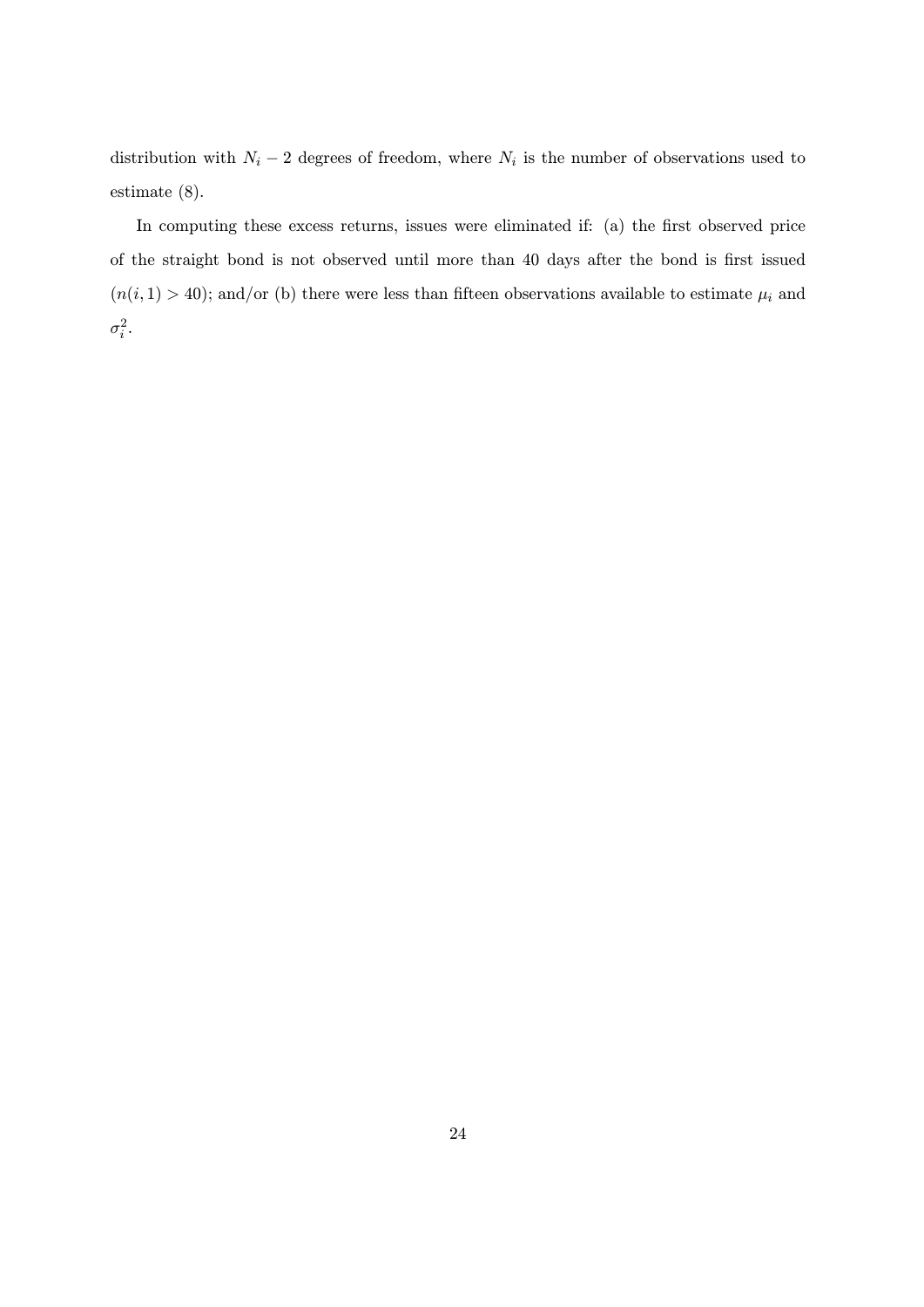# Appendix 2: Interest Rate Volatility

In order to compute the interest rate volatility at the time each bond was used, the following procedure was adopted. For each calendar year between 1995 and 2002, a ten year government bond was chosen. In year j, a ten year government bond was selected that satisfied the following criteria: it was the last ten year bond issued in year j-1 for which bond price and bond returns were available for the whole of year j. For the selected government bonds, a preliminary analysis was conducted to determine if its daily rate of return contained a unit root. In all cases, unit roots appeared to be present, so the return data was differenced<sup>40</sup>.

Denoting the differenced return for the j<sup>th</sup> year at time t by  $DR_{j,t}$ , the following  $AR(1)$ model with  $GARCH(1,1)$  error terms was assumed:

$$
DR_{j,t} = \beta_{j,1} + \beta_2 DR_{j,t-1} + v_{j,t},\tag{7}
$$

$$
\sigma_{j,t}^2 = \omega_j + \alpha_j v_{j,t-1}^2 + \beta_j \sigma_{j,t-1}^2.
$$
\n(8)

For each selected government bond, this  $AR(1)-GARCH(1,1)$  was estimated for all the data available for the year in question using the maximum likelihood (ML) estimator in EViews 5.0 (see Quantitative Micro Software (2004)).

Based on the estimated parameters values for the  $AR(1)$ -GARCH $(1,1)$  model for the jth year bond, an estimate of  $\sigma_{j,t}^2$ ,  $\hat{\sigma}_{j,t}^2$ , is computed as

$$
\hat{\sigma}_{j,t}^2 = \hat{\omega}_j + \hat{\alpha}_j \hat{v}_{j,t-1}^2 + \hat{\beta}_j \hat{\sigma}_{j,t-1}^2,
$$
\n(9)

where  $\hat{ }$  denotes the ML estimate. The interest rate volatility for any corporate bond is assumed to be the value of  $\hat{\sigma}_{j,t}^2$  computed according to (11) on the day the corporate bond was issued.

<sup>&</sup>lt;sup>40</sup>Due to weekends and national holidays, bond data is not observed on every day. In computing the differences, all the missing data is ignored.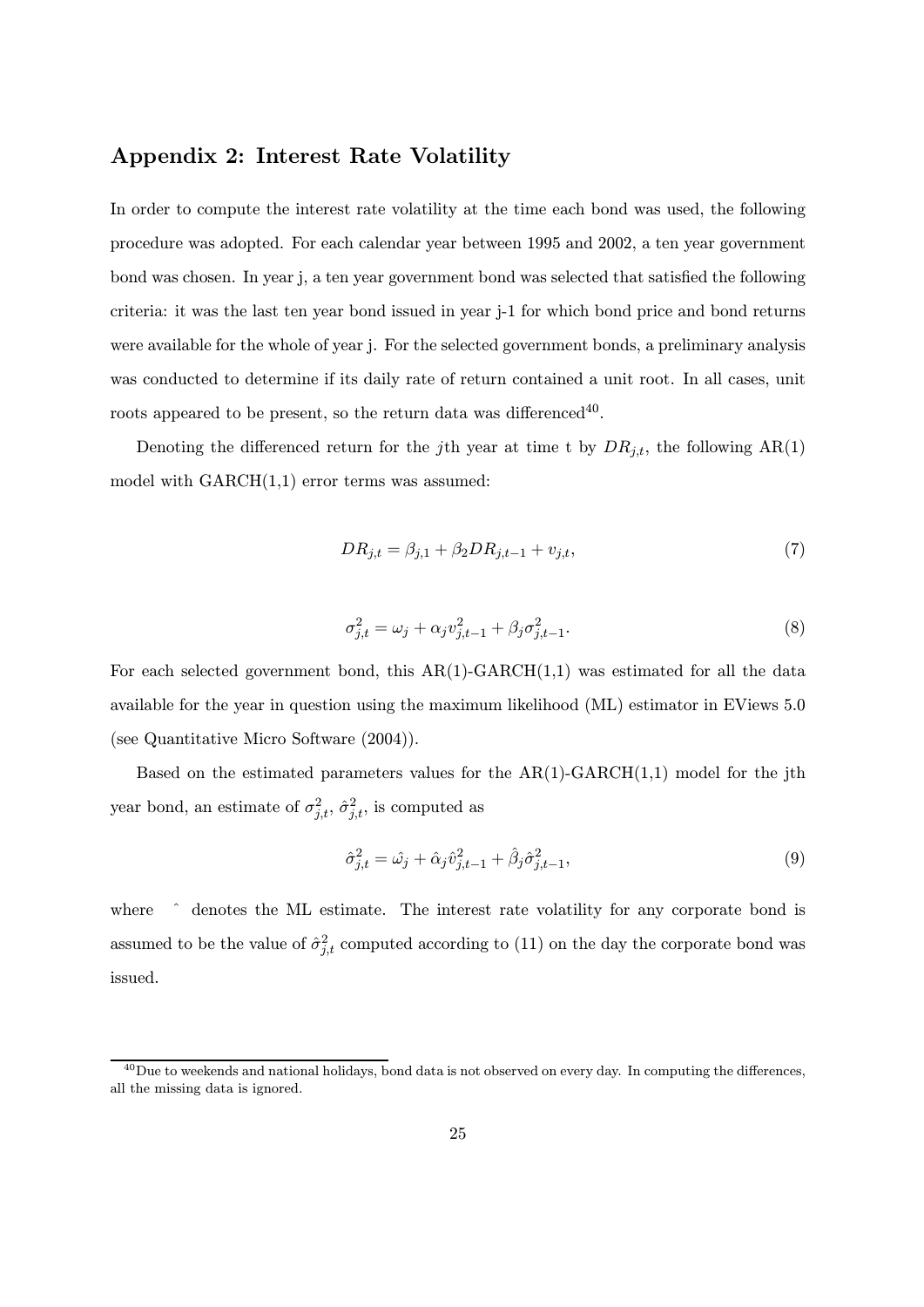Table 1:

Descriptive

Statistics

for Excess Returns

| ΣS   | $\overline{8}$     | 48.0<br>$\approx$ | $11.08*$  |                        | $50 \t 21 \t (3)$ |       |          | $-8.06$            |                 | $-0.83$ |              |
|------|--------------------|-------------------|-----------|------------------------|-------------------|-------|----------|--------------------|-----------------|---------|--------------|
|      |                    |                   |           |                        |                   |       | 3.80     |                    | $-2.63*$        |         | Third        |
| ΣS   | $\frac{8}{18}$     | 48.4              | $24.49*$  | 48 $(14)$<br>29 $(11)$ | $37\ (8)$         | 85    | $3.80\,$ | $-8.06$            | $-2.14*$        | $-0.47$ | Non-First    |
| 32   | 28                 | 48.96             | $72.27*$  | 129 (86)               | (21) 69           | $188$ | $8.13\,$ | $-19.39$           | $-7.45*$        | $-2.18$ | First        |
| 23   | $\frac{8}{10}$     | 48.79             | $206.30*$ | (001) 221              | 96(25)            | 273   | 8.13     | $-19.39$           | $-7.56*$        | $-1.65$ | $\mathbb{H}$ |
| Max. |                    | Average Min.      | Norm      | Neg.                   |                   |       |          | Min. Nox. No. Pos. | Average T-Value |         |              |
|      | ples in Regression | Samp              |           |                        |                   |       |          |                    |                 |         |              |

Notes:

(1) A '\*' indicates the average is statisticallysignificantlyբ fferent from zero at the five per cent significance level. (2) Pos. (Neg.) indicates the number of positive (negative) excess returns, and the number in parentheses is the number of statistically significant returns at the five percent significancelevel.

(3) Norm indicates the Jarque-Bera (1980) normalitytest.

(4) All, First, Non-First, and Third denote all the IPO issues, issues wherethe first bond price is observed on the day following the issue, issues where the first bond price is not observed on the day following the issue, and issues where the first price is not observed until three days after the bond issues (Friday issues), respectively.

(5) The figures in the Average, Min. and Max. columns for 'Samples in Regression' are the average,minimum and Appendix 1. maximum sample sizes used to calculate the excess returns for each bond issue according tothe method outlined in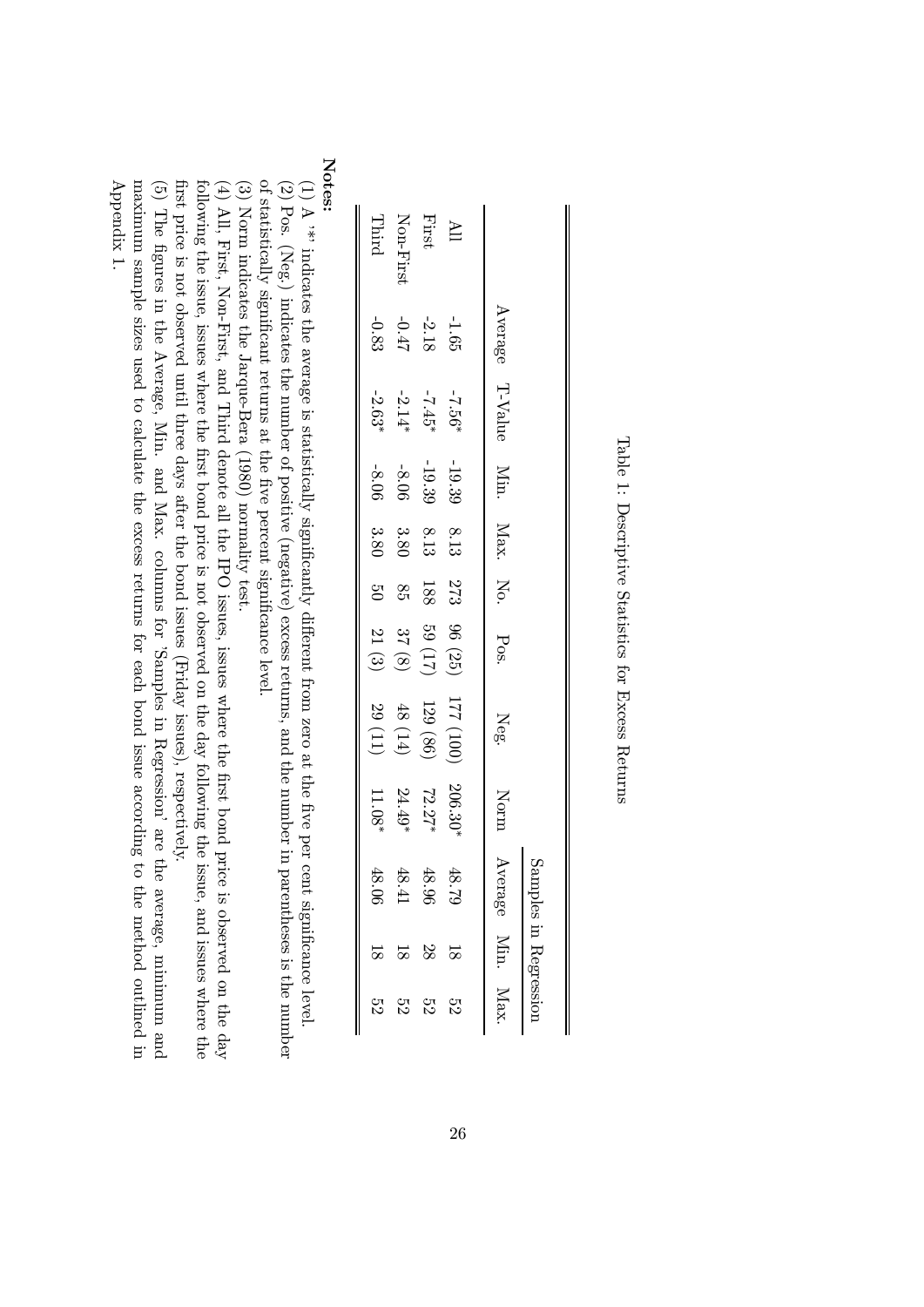| Variable                   | Value            | Average | T-Value  | Number         | Normality |
|----------------------------|------------------|---------|----------|----------------|-----------|
| <b>Issuer Ratings</b>      | <b>AAA</b>       | $-1.39$ | $-1.74$  | 11             | 1.67      |
|                            | AA               | $-1.41$ | $-3.07*$ | 38             | 1.66      |
|                            | $\mathbf{A}$     | $-2.44$ | $-6.48*$ | 113            | $15.68*$  |
|                            | <b>BBB</b>       | $-2.87$ | $-2.53*$ | 24             | $7.48*$   |
| <b>Underwriter Ratings</b> | AA               | $-1.69$ | $-4.65*$ | 88             | 1.71      |
|                            | $\boldsymbol{A}$ | $-2.69$ | $-5.17*$ | 78             | $36.99*$  |
|                            | Lowly Rated      | $-2.54$ | $-1.78$  | 10             | 0.48      |
| Issue Year                 | 1995             | $-4.12$ | $-4.59*$ | 14             | 0.57      |
|                            | 1996             | $-1.71$ | $-1.68$  | 11             | 1.07      |
|                            | 1997             | $-1.78$ | $-3.89*$ | 33             | 0.36      |
|                            | 1998             | $-1.26$ | $-2.84*$ | 65             | $26.11*$  |
|                            | 1999             | $-4.25$ | $-4.40*$ | 34             | 3.22      |
|                            | 2000             | $-1.44$ | $-2.63*$ | 25             | 0.31      |
|                            | 2001             | 0.24    | 0.14     | $\overline{4}$ | 0.64      |
| Maturity                   | 3                | $-2.98$ | $-1.68$  | 14             | 3.00      |
|                            | $\overline{4}$   | $-4.08$ | $-3.86*$ | 24             | 1.10      |
|                            | $\overline{5}$   | $-2.38$ | $-5.01*$ | 55             | $3.99*$   |
|                            | $\boldsymbol{6}$ | $-2.68$ | $-1.90$  | 13             | 0.24      |
|                            | $\overline{7}$   | $-0.98$ | $-2.94*$ | 55             | 0.44      |
|                            | 10               | $-1.61$ | $-3.19*$ | 23             | 1.16      |

Table 2: First Day Excess Returns by Ratings, Issue Year and Maturity

#### Notes:

(1) Issuer ratings are not available for two issues, and underwriter ratings are not available for fifteen issues.

(2) Lowly Rated refers to the underwrters with BBB and BB rating grades.

(3) Excess return of the issue year 2002 is not reported due to the small sample size.

(4) Excess return of maturity in 2, 12 and 20 years are not reported due to the small sample size.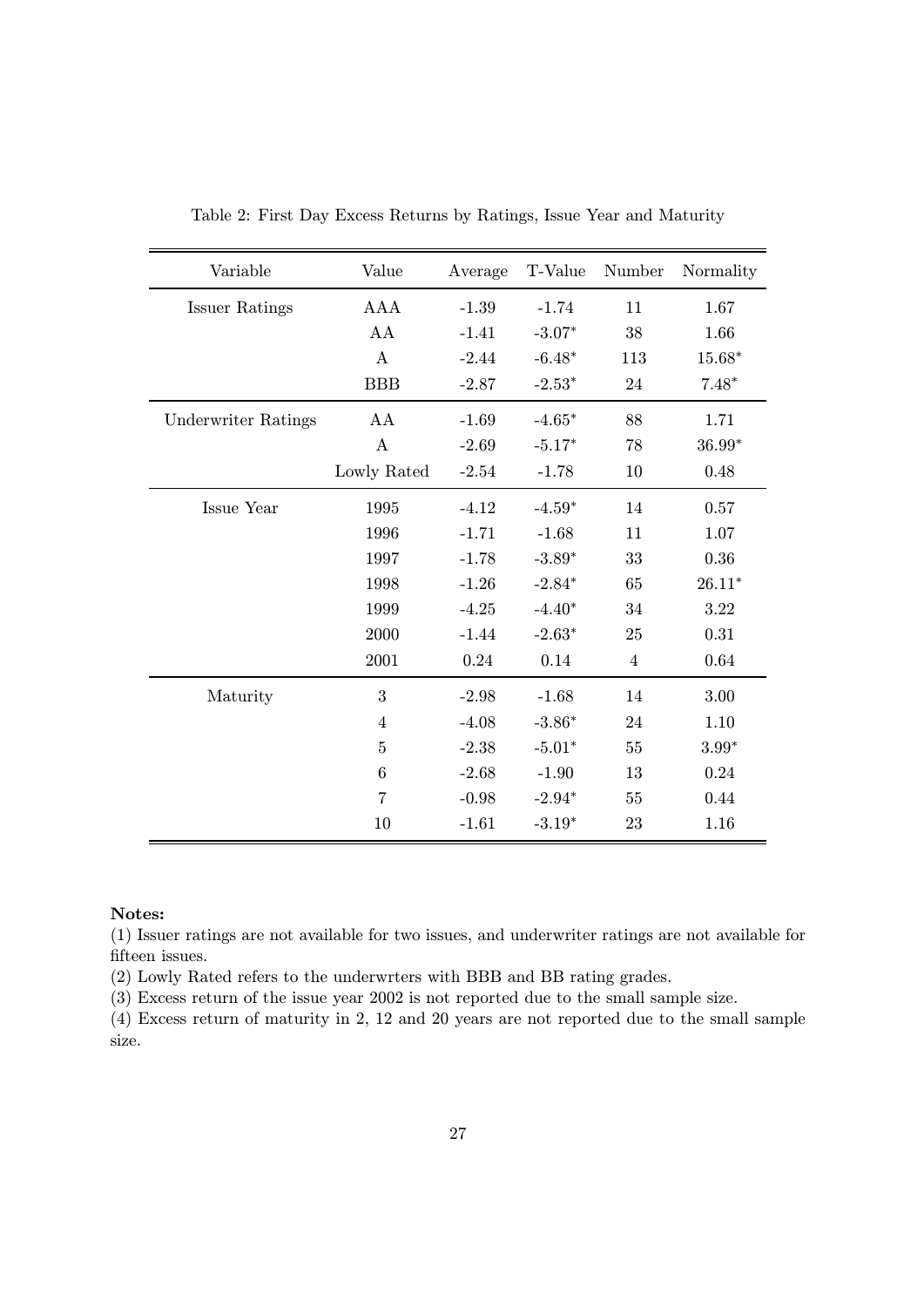| Variables              | Mean    | Std.Dev. | Min.           | Max.         | Mean(TM) |
|------------------------|---------|----------|----------------|--------------|----------|
| Excess Return          | $-2.27$ | 4.10     | $-19.39$       | 8.13         | na       |
| Issuer Rating          |         |          |                |              |          |
| DIAAA                  | 0.06    | 0.24     | $\Omega$       | 1            | 0.16     |
| DIAA                   | 0.20    | 0.40     | 0              | $\mathbf{1}$ | 0.35     |
| DIA                    | 0.60    | 0.49     | $\Omega$       | $\mathbf{1}$ | 0.45     |
| <b>DIBBB</b>           | 0.14    | 0.35     | 0              | $\mathbf{1}$ | 0.06     |
| Age                    | 60.64   | 20.10    | 13             | 125          | 63.85    |
| Tobin's $q$            | 1.00    | 0.50     | 0.28           | 3.17         | 0.98     |
| $U/W$ Rating           |         |          |                |              |          |
| <b>DUWAA</b>           | 0.50    | 0.50     | $\Omega$       | 1            | na       |
| DUWA                   | 0.44    | 0.50     | $\Omega$       | $\mathbf{1}$ | na       |
| Lowly Rated            | 0.05    | 0.23     | 0              | $\mathbf{1}$ | na       |
| Commission             | 40.38   | 8.22     | 30             | 100          | 41.01    |
| Bank U/W               | 0.43    | 0.50     | $\Omega$       | $\mathbf{1}$ | 0.48     |
| Maturity               | 5.97    | 1.98     | $\overline{2}$ | 10           | 7.01     |
| $ln(A_{\text{mount}})$ | 9.20    | 0.82     | 7.82           | 11.92        | 19.1     |
| Simultaneous           | 0.59    | 0.49     | $\overline{0}$ | $\mathbf 1$  | na       |
| Volatility             | 0.002   | 0.001    | 0.0004         | 0.01         | na       |
| $\Delta$ Volatility    | 15.56   | 95.00    | $-72.69$       | 813.77       | na       |
| Stand by               | 0.33    | 0.47     | $\theta$       | 1            | na       |

Table 3: Descriptive Statistics for Regression Samples

#### Notes:

(1) For the figures in the columns 2 to column 5, the sample size for each variable is 181, the same as for equation (7.1) in Table 7. For Tobin's q the sample size is 144. Mean(TM) refers to the means of the variables computed from the Post Entry Data reported in Takaoka and McKenzie (2005, Table 1), and are based on a sample of 2,009 issues (1,682 issues for Tobin's q). D1AAA is a 0-1 dummy variable taking the value unity if the issuer's rating is AAA, and zero otherwise. DUWAA is a 0-1 dummy variable taking the value unity if the underwriter's rating is AA+, AA or AA-, and zero otherwise. na denotes not available.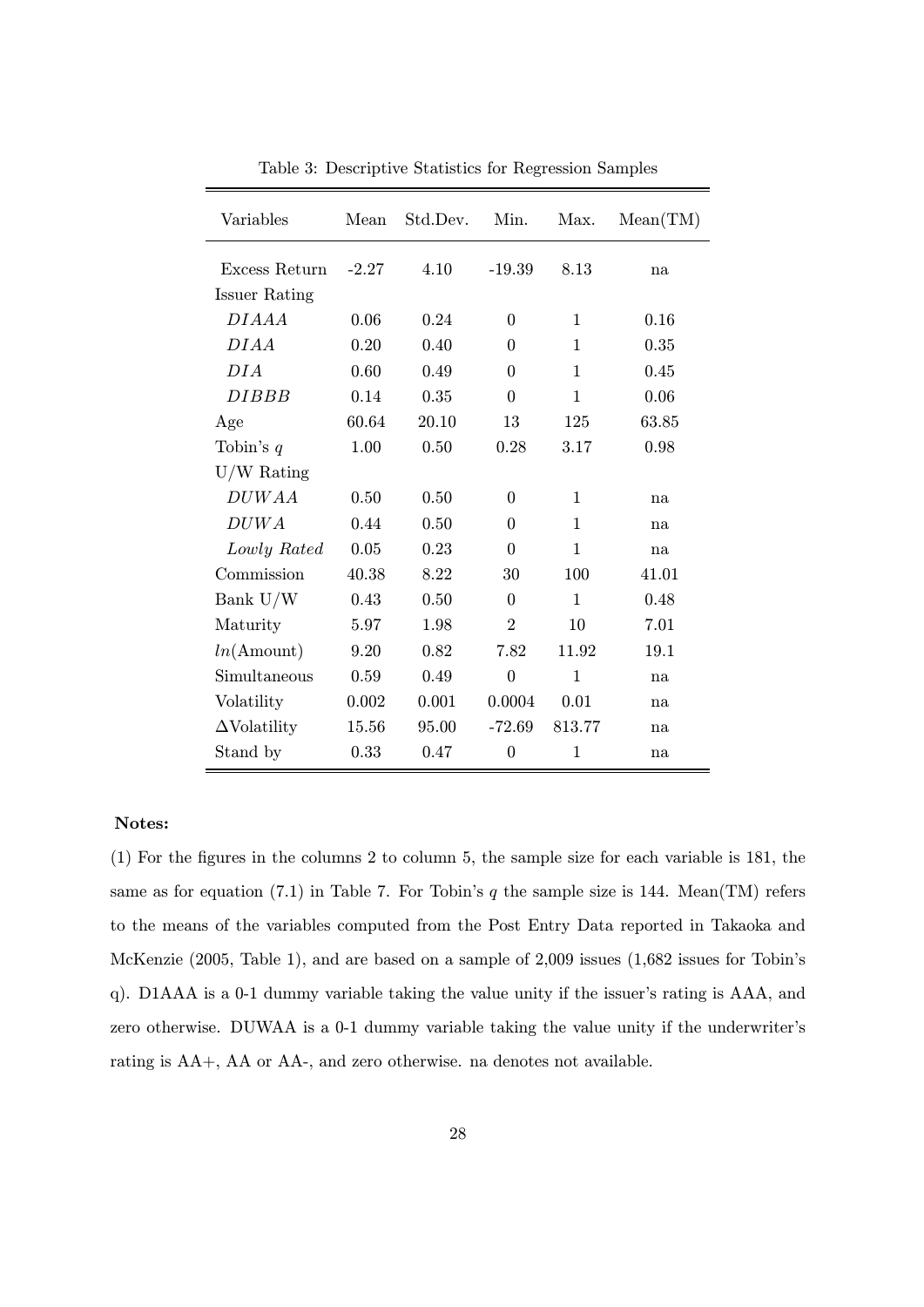| Sample size<br>$\mathrm{R}^2$ | Stand by<br>Simultaneous<br>Maturity<br>Issuer Rating<br>$\text{Ln}(\text{Amount})$<br>Commission<br>Tobin's $q$<br>Age<br>Bank U/W<br>$U/W$ Rating<br><b>DIBBB</b><br><b>DIAA</b><br>Lowly Rated<br>DIA<br><b>DUWA</b> | $\Delta \text{Volatility}$<br>Volatility | Variables                  |
|-------------------------------|-------------------------------------------------------------------------------------------------------------------------------------------------------------------------------------------------------------------------|------------------------------------------|----------------------------|
| 0.28<br>183                   |                                                                                                                                                                                                                         | $-1489.69(4.86)*$<br>$-0.01(8.13)*$      | $\mathrm{Coeff}$<br>(4.1)  |
| 0.29<br>181                   | $-0.23(0.21)$<br>$-0.01(0.50)$<br>0.02(0.03)<br>0.82(1.18)                                                                                                                                                              | $-1452.81(4.79)*$<br>$-0.01(8.12)*$      | Coeff.<br>(4.2)            |
| 0.38<br>143                   | $-0.01(0.51)$<br>$2.42(2.70)*$<br>2.31(1.80)<br>1.78(2.02)<br>1.77(3.08)                                                                                                                                                | $-1669.49(5.72)*$<br>$-0.01(8.11)*$      | Coeff.<br>(4.3)            |
| $0.31\,$<br>170               | $-0.21(0.18)$<br>$-0.42(0.79)$<br>0.36(0.68)<br>0.04(0.96)                                                                                                                                                              | $-1576.87(5.12)*$<br>$-0.01(7.80)*$      | Coeff.<br>(4.4)            |
| $0.30\,$<br>$183\,$           | $\begin{array}{c} 0.23(1.79) \\ 0.41(1.31) \\ -0.46(0.86) \end{array}$                                                                                                                                                  | $-1415.83(4.89)*$<br>$-0.01(7.85)*$      | $\mathrm{Coeff.}$<br>(4.5) |
| $0.29\,$<br>$183\,$           | $-0.69(1.28)$                                                                                                                                                                                                           | $-1450.49(4.76)*$<br>-0.01(8.26)*        | Coeff.<br>(4.6)            |

Table 4: Excess Returns by CharacteristicCategories

Notes:

(1) Figures in parentheses are the absolute values of t-statistics computed using estimates of standarderrors adjusted  $\mathbf{\hat{S}}$ 

(2) A '\*' indicates the coe White's (1980) method.<br>A<sup>, \*</sup>\*' indicates the coeffi cient is statistically ${\rm signature}$ e. fferent from zero atthe five per cent significancelevel.

estimated values andt-statistics

(3) All equations include a constant, but its are not reported.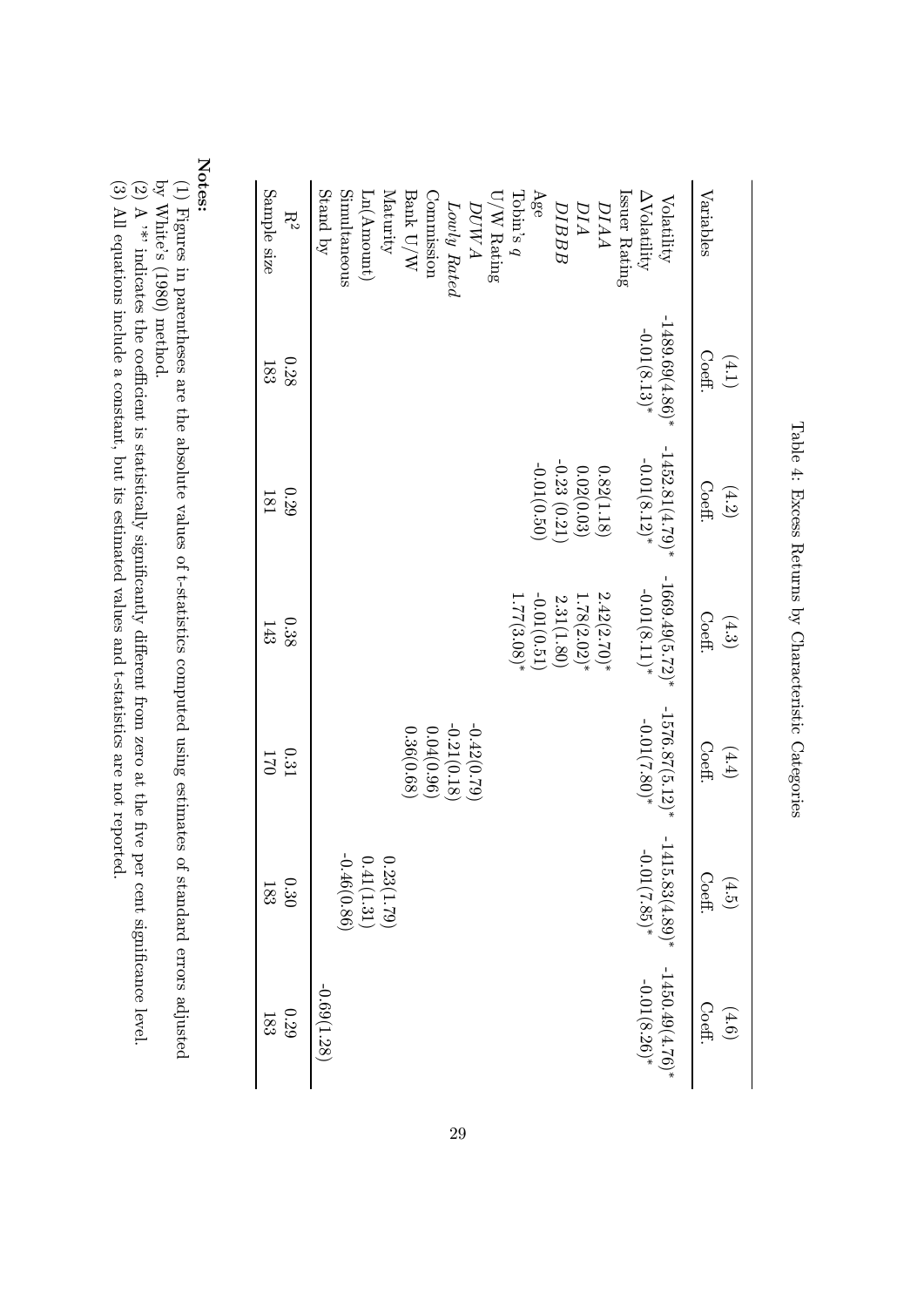|                      | (5.1)              | (5.2)              |
|----------------------|--------------------|--------------------|
| Variables            | Coeff.             | Coeff.             |
| Volatility           | $-1475.24(6.81)^*$ | $-1661.74(7.14)^*$ |
| $\Delta$ Volatility  | $-0.01(3.96)^*$    | $-0.01(3.80)$ *    |
| <b>Issuer Rating</b> |                    |                    |
| DIAA                 | 0.77(0.57)         | 1.82(0.99)         |
| DIA                  | 0.36(0.27)         | 0.97(0.51)         |
| <i>DIBBB</i>         | 0.47(0.28)         | 1.01(0.44)         |
| Tobin's $q$          |                    | $1.49(2.12)^{*}$   |
| Age                  | $-0.003(0.19)$     | $-0.0003(0.02)$    |
| $U/W$ Rating         |                    |                    |
| DUWA                 | $-0.13(0.21)$      | 0.20(0.29)         |
| Lowly Rated          | $-0.47(0.38)$      | $-0.97(0.65)$      |
| Commission           | 0.03(0.88)         | 0.08(1.90)         |
| Bank U/W             | 0.78(1.28)         | 0.52(0.74)         |
| Maturity             | 0.23(1.53)         | 0.23(1.35)         |
| Ln(Amount)           | 0.40(0.99)         | 0.002(0.003)       |
| Simultaneous         | $-0.51(0.76)$      | $-0.98(1.30)$      |
| Stand by             | $-0.67(1.01)$      | $-0.28(0.38)$      |
| $R^2$                | 0.35               | 0.46               |
| Sample size          | 169                | 132                |
| Wald $(1)$           | 0.51               | 5.75               |
| Wald $(2)$           | 2.66               | 4.98               |
| Wald $(3)$           | 4.57               | 3.60               |
| Wald $(4)$           | 10.74              | 21.69              |

Table 5: Models of Excess Returns

#### Notes:

(1) As for Table 4.

(2) Wald (1) tests if the coefficients of DIAA, DIA, DIBBB and Age are simultaneously zero. Wald (2) tests if the coefficients of  $DUWA$ , Lowly Rated, Commission and Bank U/W are simultaneously zero. Wald (3) tests if the coefficients of Maturity,  $Ln(Amount)$  and Simultaneous are simultaneously zero. Wald (4) tests if the coefficients of explanatory variables except Volatility are simultaneously zero.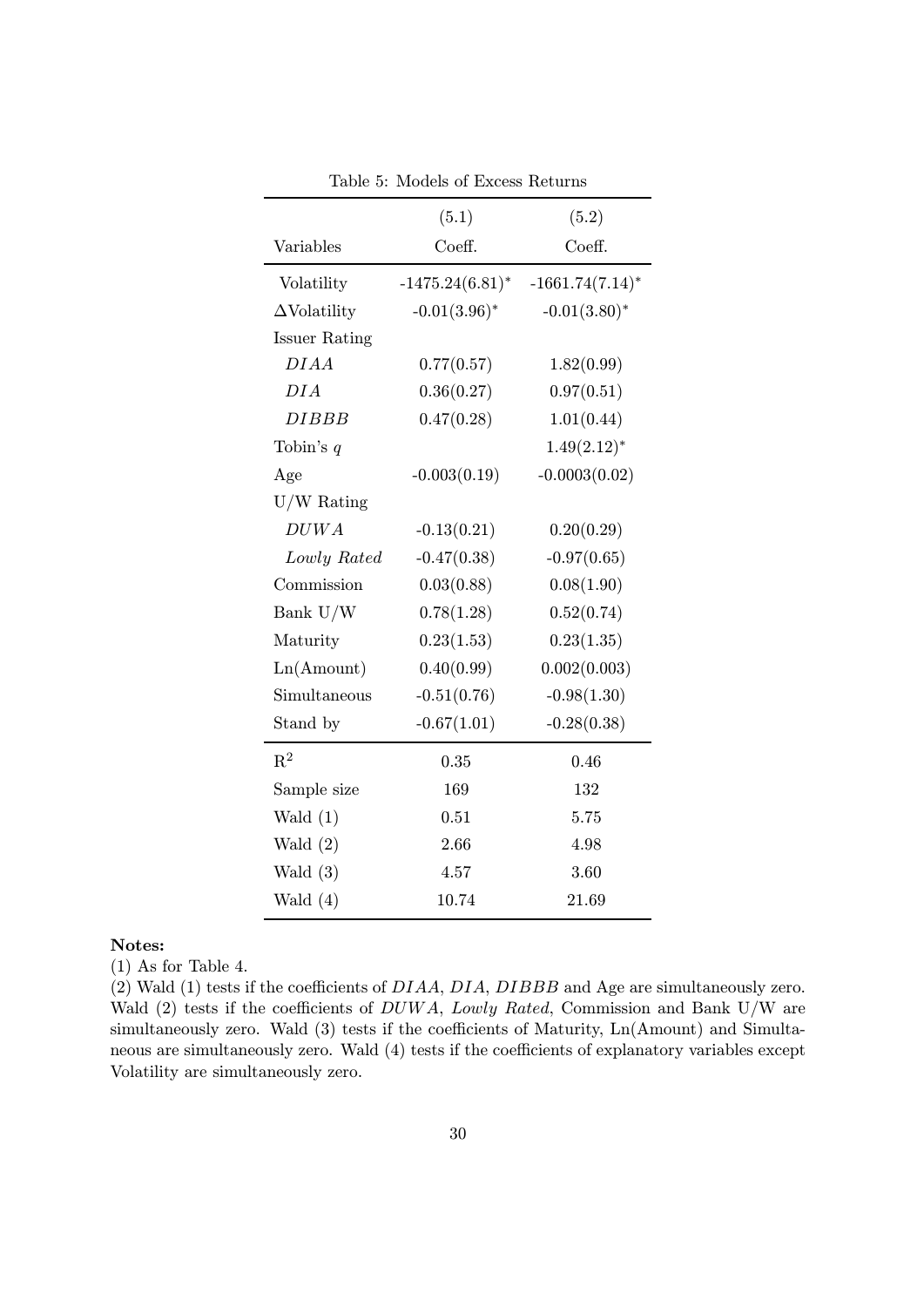|                      | (6.1)           | (6.2)              | (6.3)              |
|----------------------|-----------------|--------------------|--------------------|
| Variables            | Coeff.          | Coeff.             | Coeff.             |
| Volatility           |                 | $-1425.56(5.37)^*$ | $-1605.31(6.47)^*$ |
| $\Delta$ Volatility  |                 | $-0.01(4.14)^*$    | $-0.01(4.86)^*$    |
| <b>Issuer Rating</b> |                 |                    |                    |
| DIAA                 |                 | 0.98(1.11)         | 1.56(1.54)         |
| DIA                  |                 | 1.08(1.15)         | 1.46(1.29)         |
| <b>DIBBB</b>         |                 | 1.05(0.71)         | 1.33(0.81)         |
| Age                  |                 | $-0.001(0.11)$     | $-0.001(0.10)$     |
| Tobin's $q$          |                 |                    | $1.43(2.32)^{*}$   |
| Commission           |                 | 0.03(0.66)         | $0.08(2.93)^{*}$   |
| Bank U/W             |                 | $-1.33(0.59)$      | $-1.90(0.77)$      |
| Maturity             |                 | $0.30(2.28)^*$     | $0.38(2.65)^*$     |
| Ln(Amount)           |                 | 0.47(1.33)         | $-0.24(0.45)$      |
| Simultaneous         |                 | $-0.90(1.73)$      | $-1.30(2.14)$ *    |
| Stand by             |                 | $-1.58(2.50)$ *    | $-1.13(1.59)$      |
| Asahi                | $-1.46(0.50)$   | 1.96(0.79)         | 2.29(0.87)         |
| Mizuho Investors     | 0.70(0.17)      | 1.47(1.29)         | 2.24(1.66)         |
| Mizuho               | $-0.30(0.23)$   | 2.98(1.19)         | 3.28(1.21)         |
| Kokusai              | $-3.53(0.87)$   | $-4.52(4.32)^*$    | $-5.46(4.16)$ *    |
| Sakura               | $-1.37(1.09)$   | 1.81(0.73)         | 2.37(0.88)         |
| UFJ Capital Market   | $-1.53(0.88)$   | $-1.06(0.44)$      | $-0.84(0.32)$      |
| Shinko               | $-1.05(0.44)$   | 2.00(0.95)         | $-0.29(0.23)$      |
| Sumitomo Trust       | 0.70(0.33)      | 3.30(1.36)         | 2.70(0.93)         |
| Sumitomo Capital     | $-0.59(0.34)$   | 0.69(0.30)         | 0.47(0.19)         |
| Dai-Ichi Kangyo      | $-0.16(0.10)$   | 3.58(1.43)         | 3.78(1.42)         |
| Daiwa                | $-3.50(2.78)$ * | $-3.08(2.59)$ *    | $-2.00(1.62)$      |
| Long-Term Credit     | $-0.54(0.29)$   | 1.22(0.50)         | 0.53(0.18)         |
| Tokai Int'l          | $-5.92(2.47)^*$ | $-2.95(0.85)$      | $-5.23(2.16)^*$    |
| Nikko                | $-1.41(1.49)$   | 0.01(0.02)         | $-0.43(0.50)$      |
| Norin Chukin         | 1.69(0.58)      |                    |                    |
| Fuji                 | $-0.11(0.08)$   | 2.94(1.18)         | 4.09(1.49)         |
| Mitsubishi Trust     | $-6.99(1.72)$   |                    |                    |
| Tokyo Mitsubishi     | 0.81(0.63)      | 2.60(1.11)         | 1.91(0.74)         |
| Yasuda Trust         | $-0.67(0.17)$   | 1.16(0.47)         |                    |
| Yamaichi             | 0.59(0.36)      | 0.53(0.59)         | 0.42(0.38)         |
| $\mathrm{R}^2$       | 0.12            | 0.43               | 0.53               |
| Sample size          | 183             | 181                | 143                |

Table 6: Fixed Effect Analysis

Notes: (1) As for Table 4.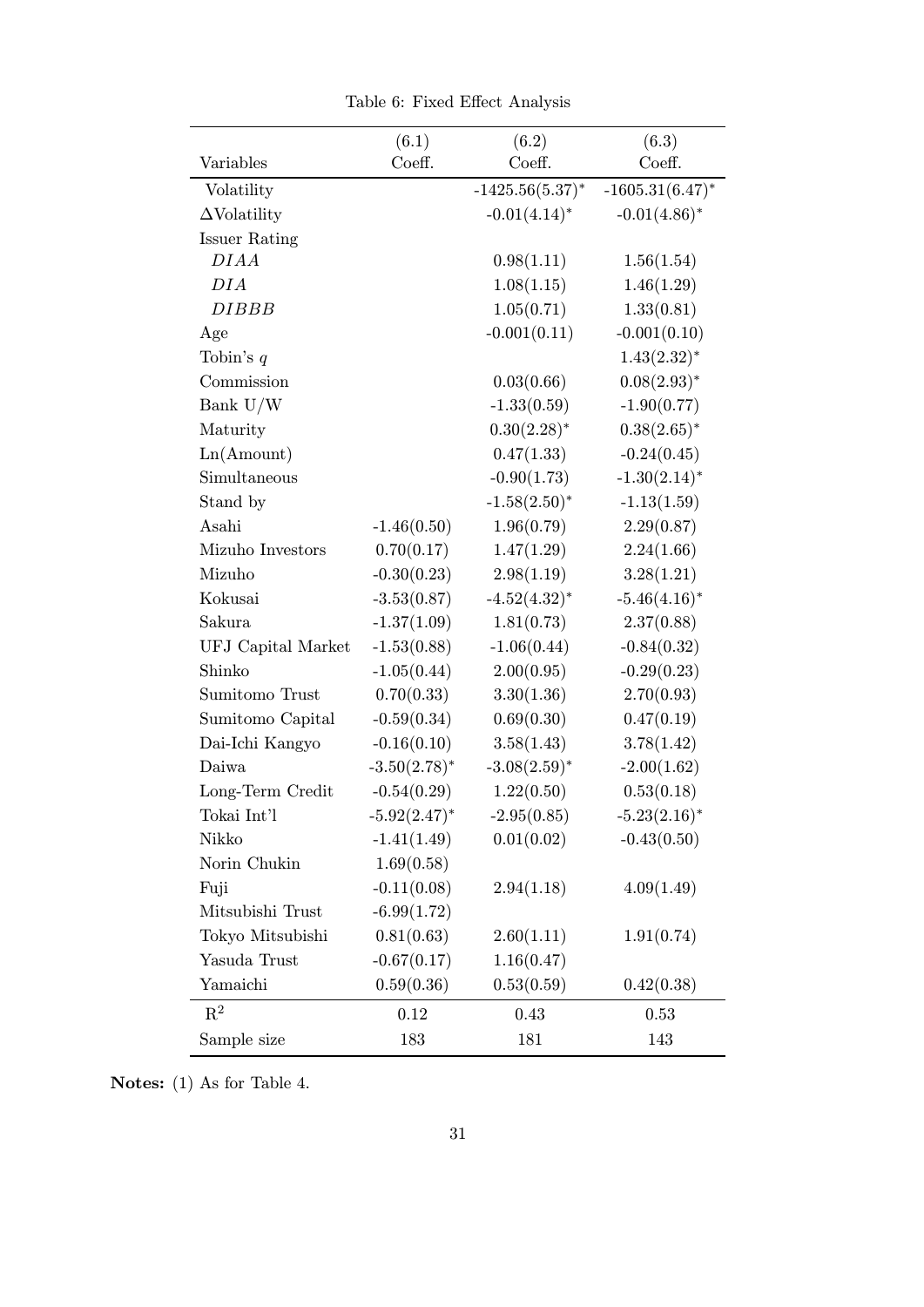Figure 1: Issuing Time Line

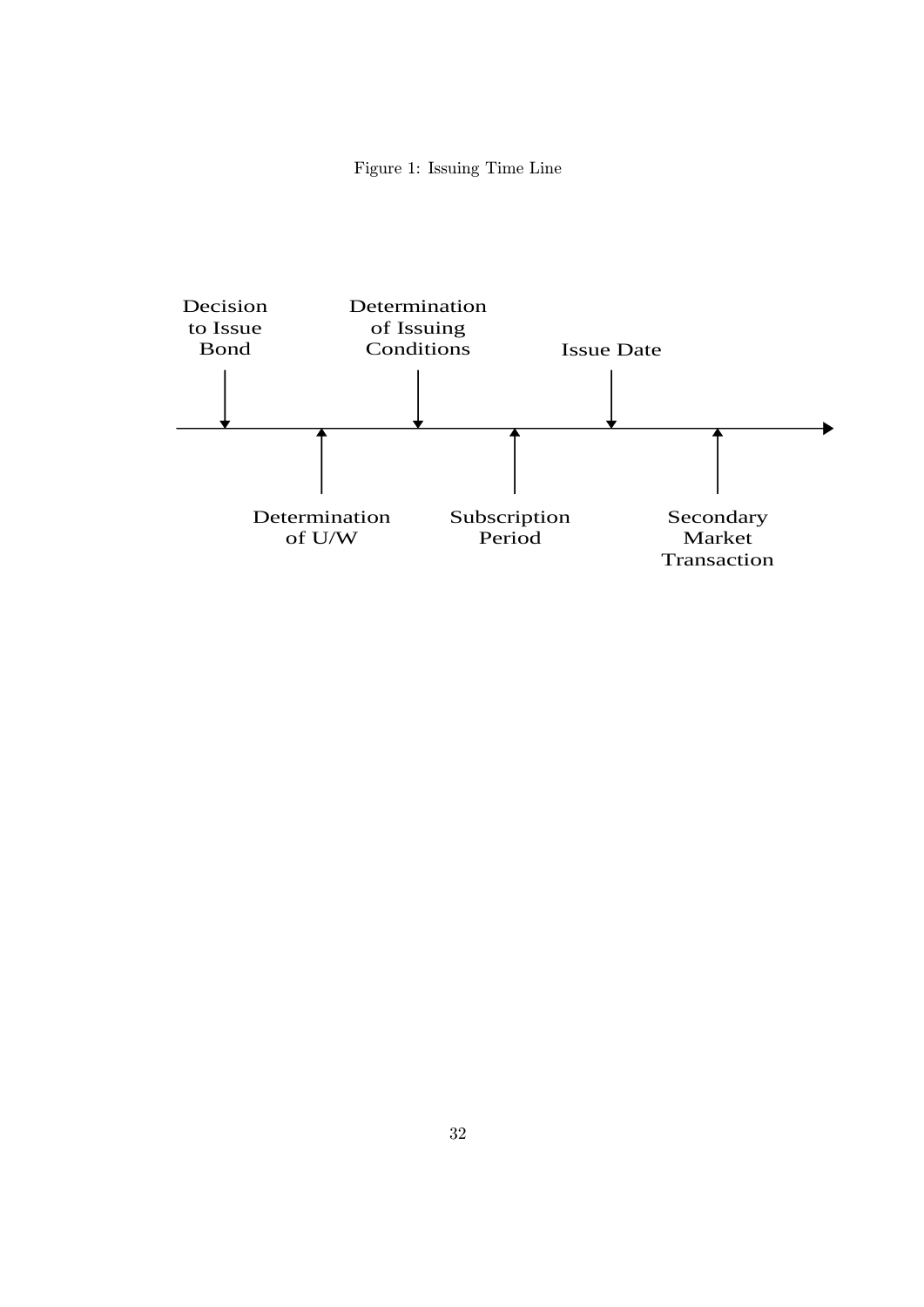

Figure 2: Kernel Estimate of Standardized Return Density: All Issues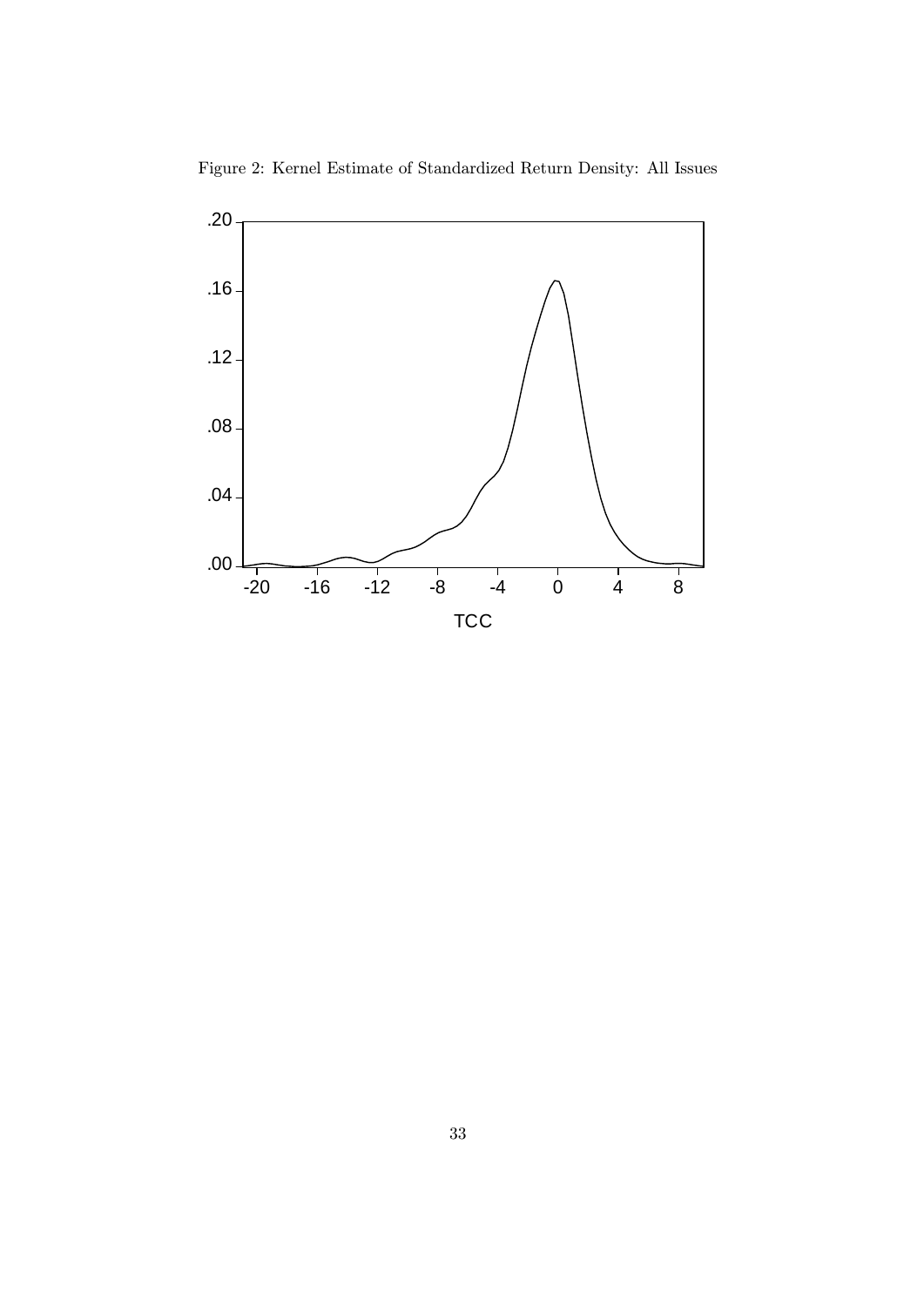# References

- [1] Administrative Reform Committee (Administrative Reform Promotion Office) (2000) 'Kisei raikaku ni tsuite no kenkai (Views on Regulatory Reform) (http://www.kantei.go.jp/jp/gyokaku-suishin/12nen/1215kenkai/index.html [accessed on 20 September 2004].
- [2] Beckman, J., J. Garner, B. Marshall and H. Okamura (2001), 'The Influence of Underwriter Reputation, Keiretsu Affiliation, and Financial Health on the Underpricing of Japanese IPOs', Pacific-Basin Finance Journal, 9(5), 513-534.
- [3] Benzoni, L. and C. Schenone (2004), 'Conflict of Interest or Certification? Evidence from IPOs Underwritten by the Firm's Relationship Bank', mimeo, University of Minnesota.
- [4] Ber, H., Y. Yafeh and O. Yosha (2001), 'Conflict of Interest in Universal Banking: Bank Lending, Stock Underwriting and Fund Management', Journal of Monetary Economics, 47(1), 189-218.
- [5] Bewley, R., D. Rees and P. Berg (2004), 'The Impact of Stock Market Volaitility on Corporate Bond Credit Spreads', Mathematics and Computers in Simulation, 64(3-4), 363-372.
- [6] Cai, N., J. Healwege and A. Warga (2003), 'Underwriting and Reputaton Acquisition in the Corporate Bond Market', mimeo.
- [7] Carter, R., F.H. Dark and A.K. Singh (1998), 'Underwriter Reputation, Initial Returns, and the Long-Run Performance of IPO Stocks', Journal of Finance, 53(1), 285-311.
- [8] Carter, R. and S. Manaster (1990), 'Initial Public Offerings and Underwriter Reputation', Journal of Finance, 45(4), 1045-1067.
- [9] Chemmanur, T.J. and P. Fulghieri (1994), 'Investment Bank Reputation, Information Production, and Financial Intermediation', Journal of Finance, 49(1), 57-79.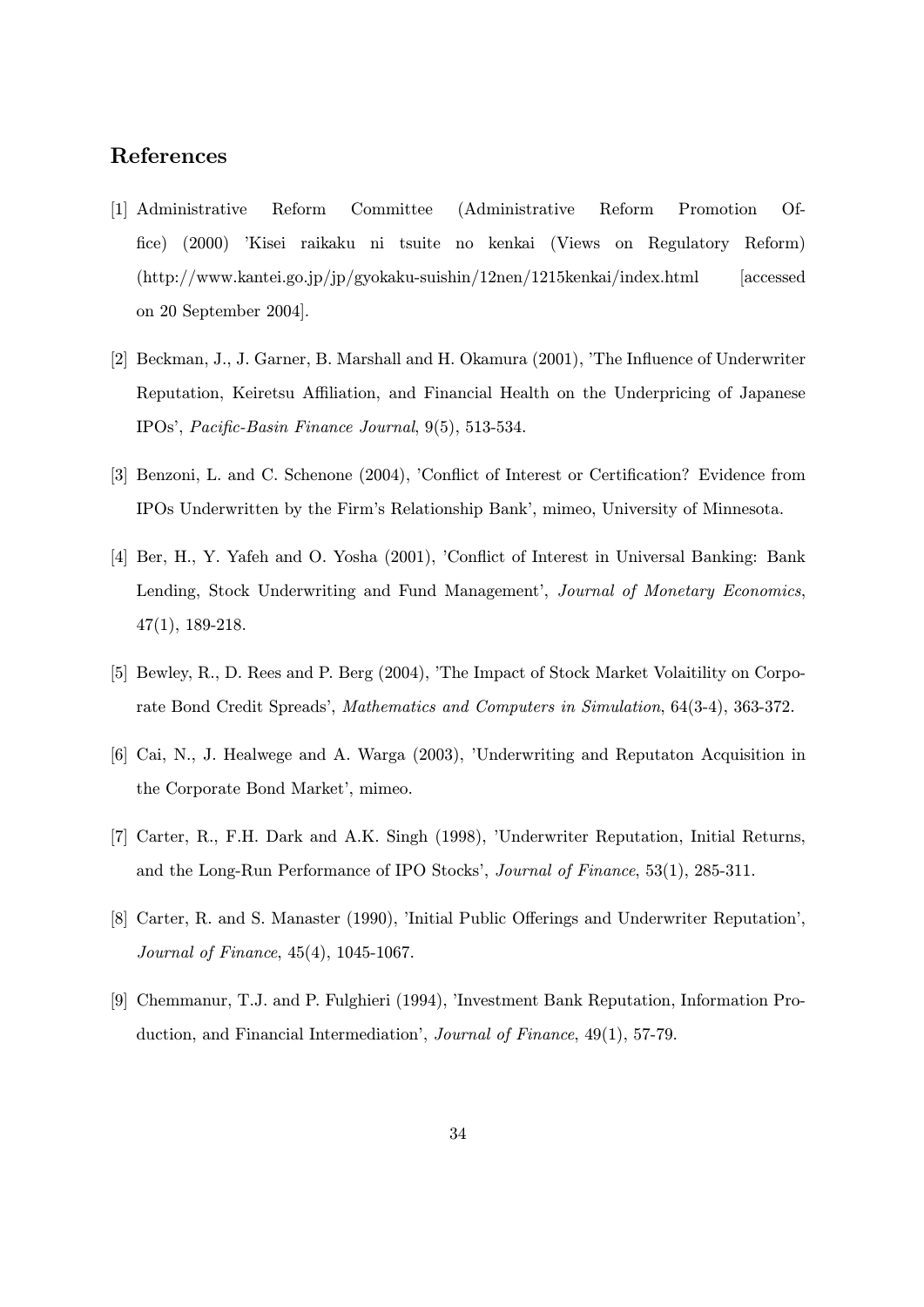- [10] Datta, S., M. Iskandar-Datta and A. Patel (1997), 'The Pricing of Initial Public Offers of Corporate Straight Debt', Journal of Finance, 52(1), 379-396.
- [11] Datta, S., M. Iskandar-Datta and A. Patel (2000), 'Some Evidence on the Uniqueness of Initial Public Debt Offerings', Journal of Finance, 57(2), 715-743.
- [12] Datta, S., M. Iskandar-Datta and K. Raman (2000), 'Debt Structure Adjustments and Long-Run Stock Price Performance', Journal of Financial Intermediation, 9(4), 427-453.
- [13] Dhillon, U.S. and H. Johnson (1994), 'The Effect of Dividend Changes on Stock and Bond Prices', Journal of Finance, 49(1), 281-289.
- [14] Eberhart, A.C. (2005), 'A Comparison of Merton's Option Pricing Model of Corporate Debt Valuation to the Use of Book Values', Journal of Corportae Finance, 11(1-2), 401-426
- [15] Eom, Y.H., J. Helwege and J.Z. Huang (2004), 'Structural Models of Corporate Bond Pricing: An Empirical Analysis', Review of Financial Studies, 17(2), 499-544.
- [16] Gande, A., M. Puri, and A. Saunders (1999), 'Bank Entry, Competition, and the Market for Corporate Securities Underwriting', Journal of Financial Economics, 54(2), 164-195.
- [17] Greene, W.H. (2002a), LIMDEP Version 8.0 Econometric Modeling Guide, Volume 1, Econometric Software, Plainview, NY.
- [18] Greene, W.H. (2002b), LIMDEP Version 8.0 Econometric Modeling Guide, Volume 2, Econometric Software, Plainview, NY.
- [19] Hamao, Y. and T. Hoshi (2003), 'Bank Underwriting of Corporate Bonds: Evidence from Japan after the Financial System Reform of 1993', mimeo, University of California, San Diego.
- [20] Hamao, Y., F. Packer and J.R. Ritter (2000), 'Institutional Affiliation and the Role of Venture Capital: Evidence from Initial Public Offerings in Japan', Pacific-Basin Finance Journal, 8(5), 529-558.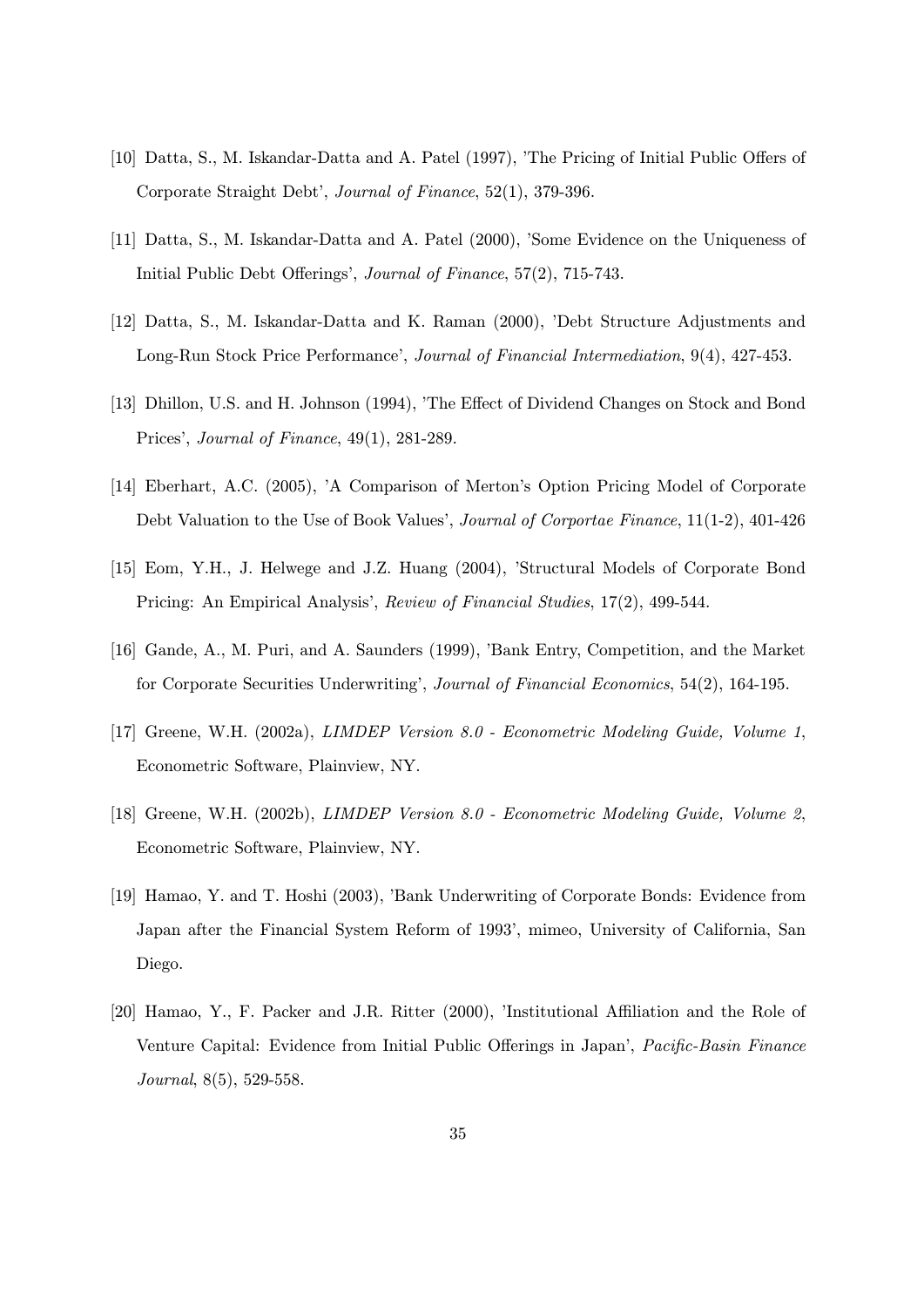- [21] Handjinicolaou, G. and A. Kalay (1984), 'Wealth Redistributions or Changes in Firm Value: An Analysis of Returns to Bondholders and Stockholders around Dividend Announcements', Journal of Financial Economics, 13(1), 35-63.
- [22] Helwege, J. and P. Kleiman (1998), 'The Pricing of High-Yield Debt IPOs', Journal of Fixed Income, 8(2), 61-68.
- [23] Isobe, T., T. Ito and J.P. Kairys (1998), 'Underpricing, Subsequent Equity Offerings and the Long-Run Performance of Japanese IPOs', Asia Pacific Financial Markets, 5(3), 237- 259.
- [24] Jarque, C.M. and A.K. Bera (1980), 'Efficient Tests for Normality, Homoscedasticity and Serial Independence of Regression Residuals', Economics Letters, 6, 255-259.
- [25] Jenkinson, T.J. (1990), 'Initial Public Offerings in the United Kingdom, the United States, and Japan', Journal of the Japanese and International Economies, 4(4), 428-449.
- [26] Kaneko, N. (2002), 'Naze kigyo wa shinki kokaiji ni bukku birudingu hoshiki wo sentaku suru no ka? (What do firms choose the book building methods for initial public offers?)', mimeo, Faulty of Business and Commerce, Keio University (in Japanese).
- [27] Konishi, M. (2002), 'Bond Underwriting by Banks and Conflicts of Interest: Evidence from Japan During the Pre-war Period', Journal of Banking and Finance, 26(4), 767-793.
- [28] Longstaff, F.A. and E.S. Scwartz (1995), 'A Simple Approach to Valuing Risky Fixed and Floating Rate Debt', Journal of Fianance, 50(3), 789-819.
- [29] Loughran, T. and J.R. Ritter (2004), 'Why Has IPO Underpricing Changed Over Time?', Financial Management, 33(3), 5-37.
- [30] Lowry, M. and S. Shu (2002), 'Litigation Risk and IPO Underpicing', Journal of Financial Economics, 65(3), 309-335.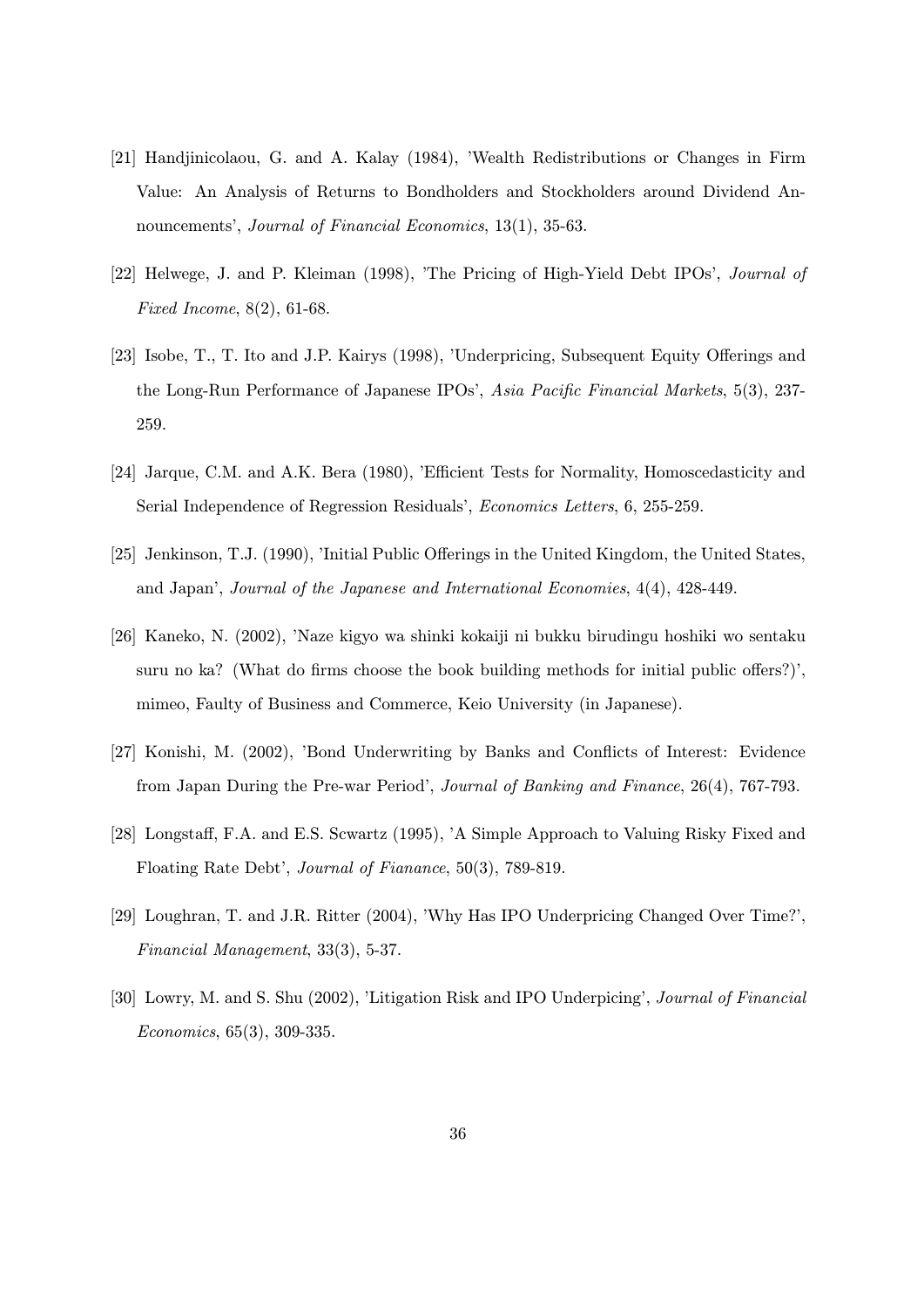- [31] Matsui, K. (2000), 'Futsu shasai no hikeuke kyoso to hakko rimawari (Underwriting Competition for Straight Corporate Bonds and Issuing Returns)', Gendai Fainansu, 8, 55-83 (in Japanese).
- [32] Matsuo, J. (1999), Nihon no Shasai Shijo (Japanese Corporate Bond Market), Toyo Keizai Shinposha, Tokyo (in Japanese).
- [33] McKenzie, C.R. and M. McAleer (1997), 'On Efficient Estimation and Correct Inference in Models with Generated Regressors: A General Approach', Japanese Economic Review, 48(4), 368-389.
- [34] Merton, R.S. (1974), 'On the Pricing of Corporate Debt: The Risk Structure of Interest Rates', Journal of Finance, 29(2), 449-470.
- [35] Michaely, R. and W.H. Shaw (1994), 'The Pricing of Initial Public Offerings: Tests of Adverse of Selection and Signaling Theories', Review of Financial Studies, 7(2), 279-319.
- [36] Okamura, H. (2003) 'Kinnen no shasai shijo kaikaku to fusai chotatsu kosuto no kettei yoin (Recent reform of the bond market and the determinants of the funding cost of liabilities)', in Okato, T. and Matsuo, J (Eds.), Gendai Shasai Shijo Bunseki: Aratanaru Apuroochi (Analysis of Modern Bond Markets: A New Approach), Dai Nippon Printing, Tokyo, pp. 11-33 (in Japanese).
- [37] Pagan, A. (1984), 'Econometric Issues in the Analysis of Regressions with Generated Regressors', International Economic Review, 25(1), 221-147.
- [38] Pagan, A. (1984), 'Econometric Issues in the Analysis of Regressions with Generated Regressors', International Economic Review, 25(1), 221-247.
- [39] Pagan, A. (1986), 'Two Stage and Related Estimators and Their Applications', Review of Economic Studies, 53(4), 517-538.
- [40] Pettway, R.H. (2003), 'The Impacts of Japanese Price-Competitive IPO Auctions versus the U.S. Underwriter-Priced IPOs', in Choi, J.J. and R. Hiraaki (eds), The Japanese Fi-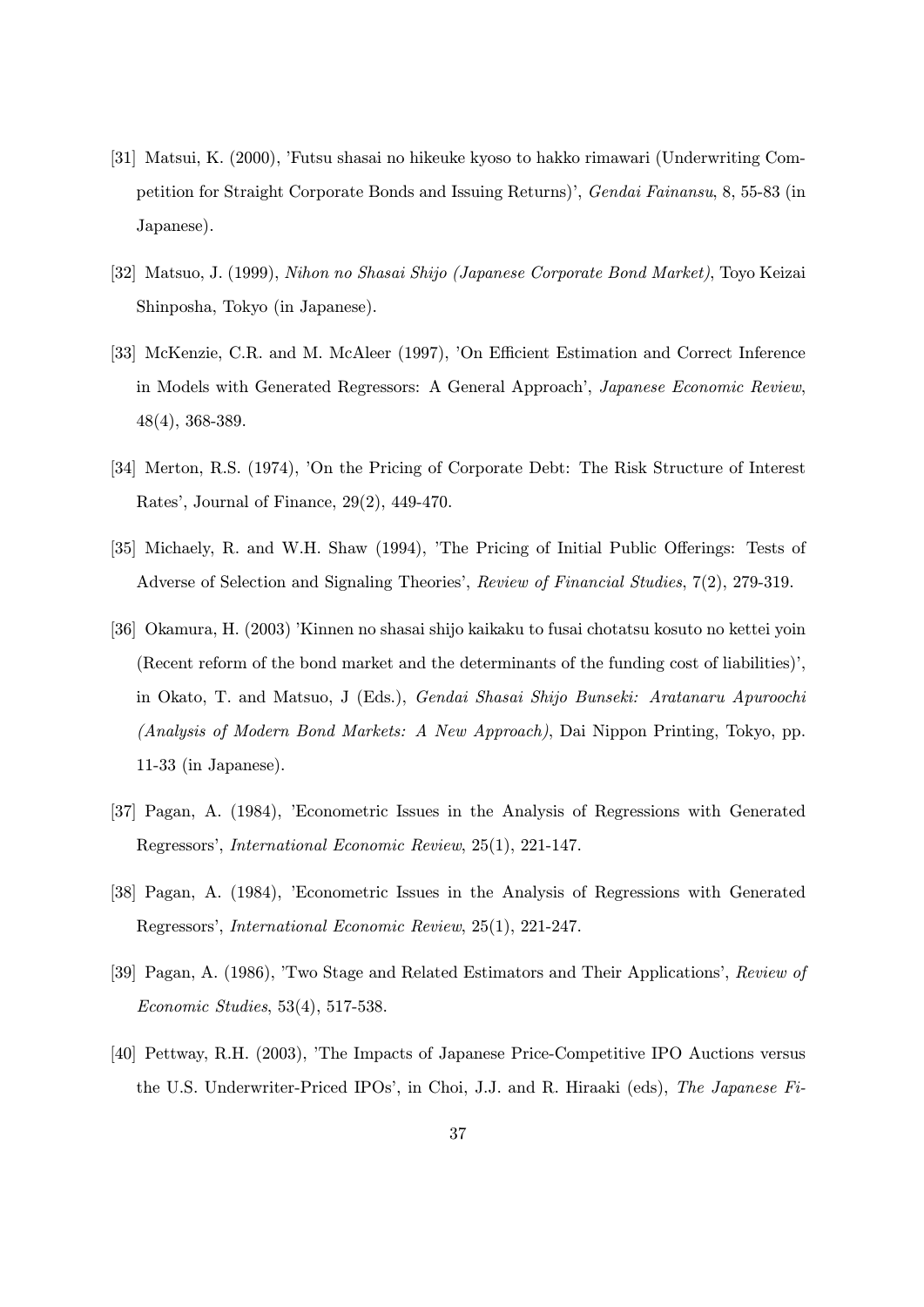nance: Corporate Finance and Capital Markets in Changing Japan, Elsevier, Amsterdam, 35-56.

- [41] Quantitative Micro Software (2004) EViews 5 User's Guide, Quantitative Micro Software, Irvine, CA.
- [42] Roten, I.C. and D.J. Mullineaux (2002), 'Debt Underwriting by Commercial Bankaffiliated Firms and Investment Banks: More Evidence', Journal of Banking and Finance, 26(4), 698-718.
- [43] Salkever, D.S. (1976), 'The Use of Dummy Variables to Compute Predictions, Prediction Errors, and Confidence Intervals', Journal of Econometrics,4(4), 393-397.
- [44] Schenone, C. (2003), 'The Effect of Banking Relationships on the Firm's IPO Underpricing', mimeo, University of Minnesota.
- [45] Schill, M.J. (2004), 'Sailing in Rough Water: Market Volatility and Corporate Finance', Journal of Corporate Finance, 10(5), 659-681.
- [46] Takaoka, S. and C. McKenzie (2003), 'Hikeuke shijo ni okeru rieki sohan no kensho (An Investigation of Conflicts of Interests in the Undewriting Market)' in Hayashi, T. , K. Matsuura and Y. Yonezawa (eds), Nihon no kinyu mondai - kensho kara kaiketsu he (Problems of Japanese Finance - From Verification to Solutions), Nihon Hyoronsha, Tokyo, 387-406 (in Japanese).
- [47] Takaoka, S. and C. McKenzie (2005), 'The Impact of Bank Entry in the Japanese Corporate Bond Underwriting Market', forthcoming Journal of banking and Finance.
- [48] Takeda, M., K. Izawa, T. Adachi, I. Takeuchi and H. Shimizu (2002), Dai nihan Shoken Yogo Jiten (Dictionary of Securities Terms), BS Education, Tokyo (in Japanese). Tinic, S.M. (1988), 'Anatomy of Initial Public Offerings of Common Stock', Journal of Finance, 43(4), 789-822.